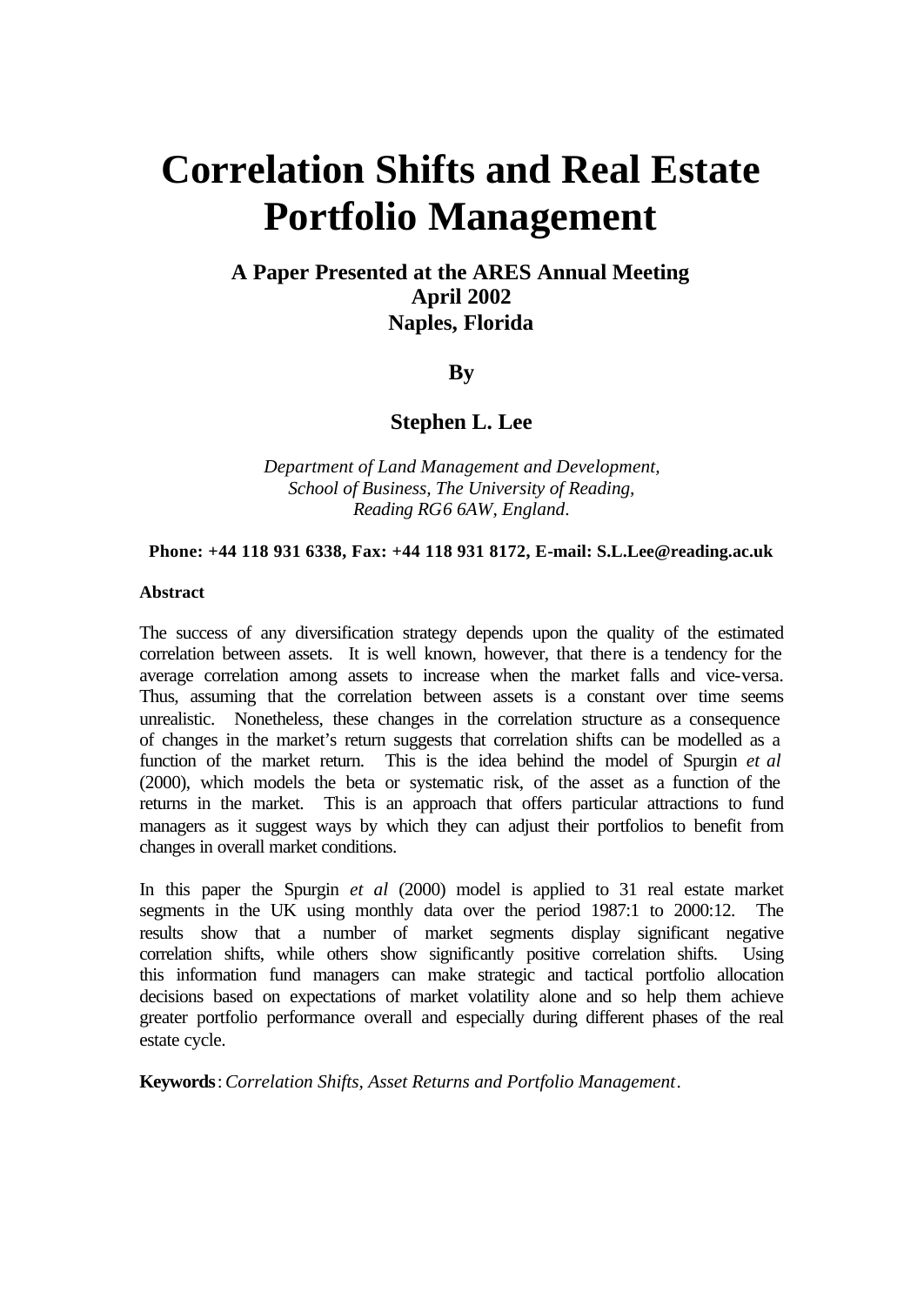# **Correlation Shifts and Real Estate Portfolio Management**

# **1. Introduction**

The benefits of diversification within real estate portfolios are well known; see Hamelink *et al* (2000) and Viezer (2000) for comprehensive reviews. These benefit accrue from the less than perfect correlation between the various market segments, i.e. if the correlation between market segments is low, spreading the portfolio across these segments should lead to a decrease in total risk and allows fund managers more opportunities to find properties with higher returns. In other words, the lower the level of correlation between assets the greater the potential for portfolio risk reduction and increased returns. The success of a particular diversification strategy consequently depends upon the quality of the estimated correlation between assets. It is well known, however, that there is a tendency for the average correlation among assets to change as markets rise and fall. Assuming that the correlation between assets is a constant over time therefore seems unrealistic. The better the estimation of the change in the correlation coefficients over time, the greater the potential benefits to the management of the real estate portfolio.

The traditional approach to estimating the correlation between assets is to use historic data over a fixed time period. Such an approach is poorly suited to studying changes in correlation over time, as a large number of observations are required just to estimate one correlation coefficient. Alternative estimation methods have been suggested that either have severe limitations or are not easy to implement; see Solnik and Roulet (2000). Recently, Spurgin, *et al* (2000) have proposed a simple way to estimate the changes in the correlation of an asset as a function of the general level of the market. This is an approach that offers particular attractions to fund managers as it suggest ways by which they can adjust their portfolios to benefit from changes in overall market conditions.

The remainder of the paper is organised as follows: the next section discusses the model proposed by Spurgin, *et al* (2000). The data is described in section three. Section four presents the estimation results and section five the model predictions for various percentile values of market index. Section six then shows the implication for asset return characteristics, while section seven discusses the implications for portfolio asset allocation. Section eight concludes the paper and suggest future areas of research..

## **2. Estimation of Correlation Coefficients**

The traditional approach to the estimation of the correlation coefficient between assets is to use a fixed number of time series observations with a sufficient large number of data points to provide statistically significant estimates. Such an estimation method is deficient in at least two areas. First, each pairwise correlation coefficient is computed separately; consequently the overall correlation between each asset has to be estimated from say the average of all pairwise coefficients. Secondly, the time series method provides only an unconditional estimate and so changes in correlation coefficients are difficult to judge. For instance, with monthly data and a two-year estimation window, ten years of data are needed simply to derive five independent correlation coefficients. Even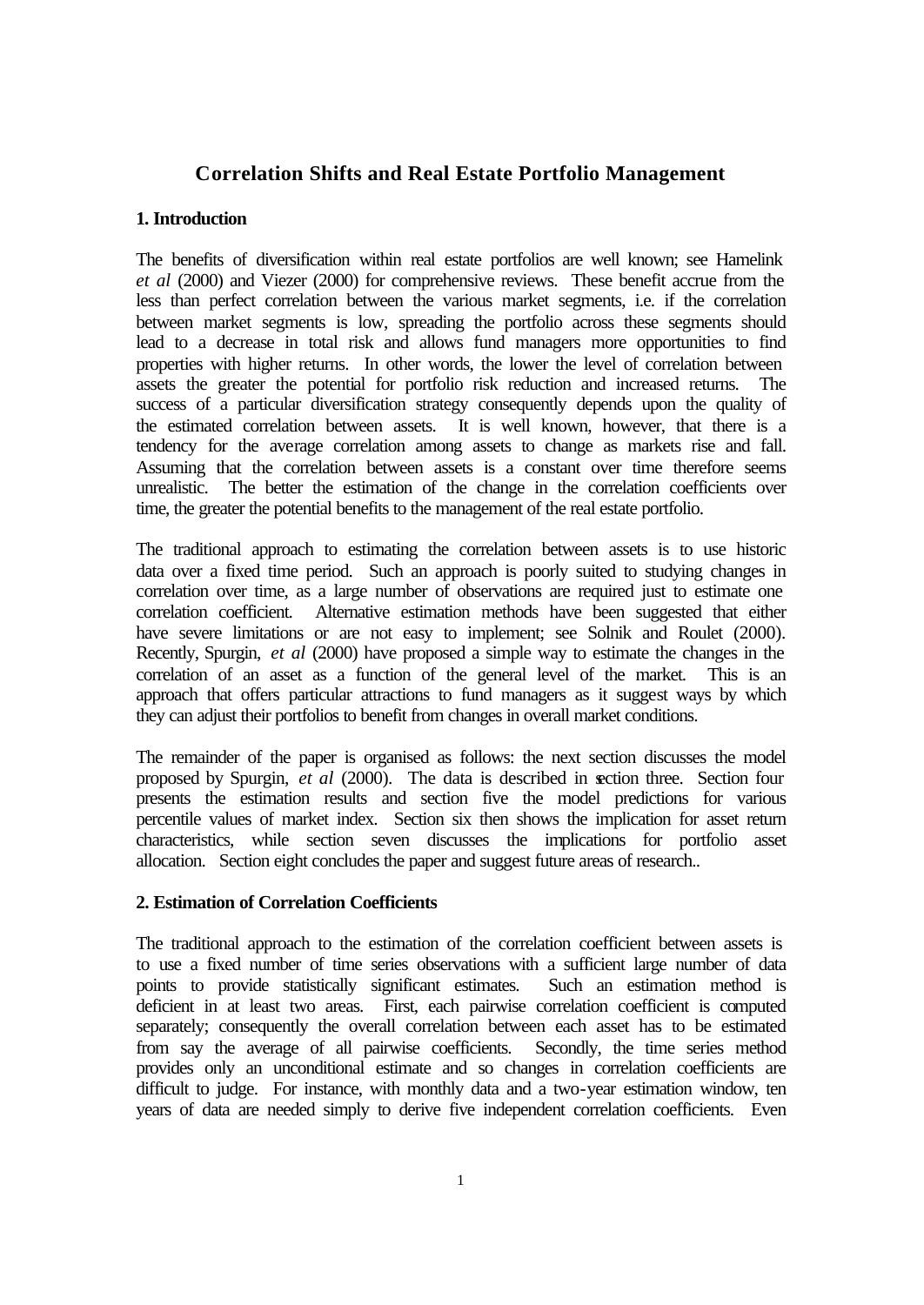using a "moving window" of overlapping observations (by replacing one month from the beginning of the data series with the latest observation) is unsatisfactory because any two successive correlation coefficients are based on almost identical data sets. Hence, a long time is needed for a permanent change in the general level of correlation across assets to be reflected in the estimation. While, a temporary change will go unnoticed because it affects only a few observations in the estimation window. In addition, it is well known that there is a tendency for the average correlation among assets to increase during bear markets and decrease in bull markets. However, this variation in the correlation structure across assets, as a consequence of changes in the market's return, suggests that correlation shifts could be modelled as a function of the returns of the market index.

#### *Single Index Market Model*

The simplest way to model changes in an asset's correlation with the market is to use the single index market model (SIMM) proposed by Sharpe (1963). Such an approach not only offers simplicity but also provides an improvement over the time series approach which assumes that the correlation coefficient is constant. The SIMM can be estimated by the following equation linking the returns of the asset to the returns of a market index:

$$
\mathbf{r}_{it} = \alpha + \beta_i \mathbf{r}_{mt} + \varepsilon_{it} \quad t = 1, \dots, T \tag{1}
$$

where  $r_{it}$  is the return of the *ith* asset at time t,  $r_{mt}$  is the return of the market index at time t,  $\beta$  (beta) is the slope coefficient of the regression measuring the change in the asset's returns relative to those of the market and  $\alpha$  (alpha) is a measure of the asset's returns independent of the market.

However, while offering an improvement over the use of time-series estimation methods such an approach has two serious drawbacks. First, for large changes in beta, the correlation coefficient could be greater than  $+1$  or smaller than  $-1$ , which is not possible. The second drawback is that a linear model implies that the pattern of correlation changes over time is symmetrical for market increases and decreases. However, when the real estate market is rising there is a tendency for properties to show divergent returns performance and so a lower average correlation, but during market declines the returns of assets tend to converge leading to a higher average correlation between the assets (Morrell, 1993, 1997 and Lee, 1998). This implies that the correlation across assets in rising and falling markets shows asymmetric behaviour.

#### *Quadratic Market Model*

To overcome these problems Spurgin, *et al* (2000) suggest modelling the beta (or systematic risk) of an asset as a linear function of the market return as in the following equation:

$$
\beta_{\rm im} = a + br_{\rm m} \tag{2}
$$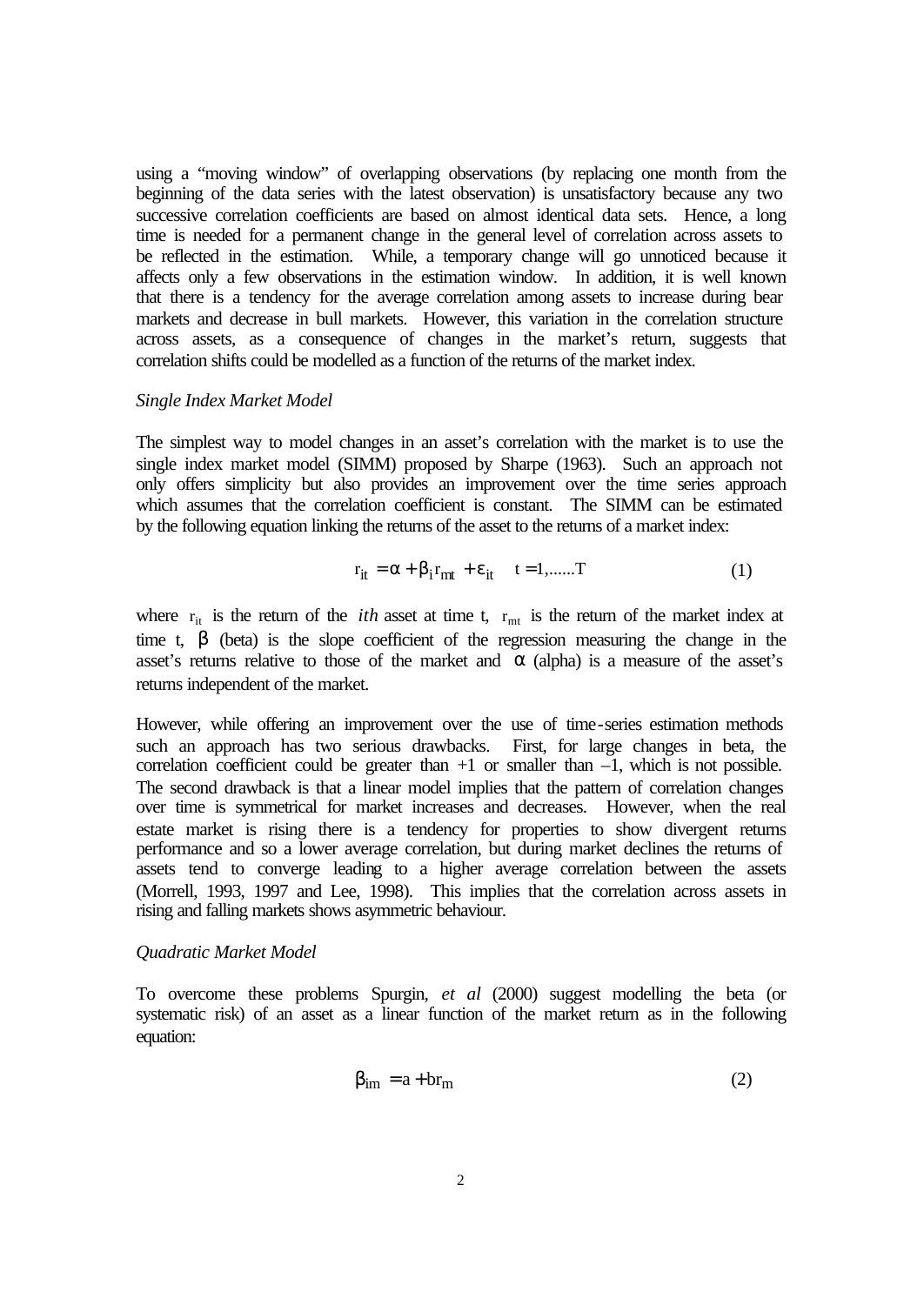Where  $\beta_{\text{im}}$  is the beta coefficient between the individual asset and the market. Since beta in equation 2 is the slope of the return function, the asset's return function is the integral of the beta function given by the following equation:

$$
r_{i} = \int \beta_{im} = ar_{m} + 1/2br_{m}^{2} + c
$$
 (3)

Equation 3 shows that the assets return is a quadratic function of the market return and so should be modelled by a quadratic market model (QMM), similar formulations of which can be found in the literature, most recently by Ferson and Harvey (1991, 1993).

Spurgin, *et al* (2000) propose that the parameters of equation 3 can be estimated by regressing the returns of the asset against the returns of the market and its squared returns using ordinary least squares (OLS) as in equation 4:

$$
\hat{\mathbf{r}}_{it} = \hat{\alpha} + \hat{\beta}_1 \mathbf{r}_{mt} + \hat{\beta}_2 (\mathbf{r}_{mt} - \bar{\mathbf{r}}_m)^2 + \varepsilon_{it}
$$
(4)

where the squared market returns are adjusted to have a zero mean, to ensure that the quadratic function is centred around the mean return of the market.

Once the parameters of equation 4 have been estimated, the beta of the asset, dependent on the market return, can be derived by the following equation:

$$
\beta_{imt} = \beta_1 + \beta_2 (r_{mt} - \bar{r}_m)^2 \tag{5}
$$

Note that since the quadratic term is centred on the mean return of the market, the QMM beta, at time t, will be the same as the SIMM beta when the market return equals its longrun average. At all other times the beta of the asset will deviate from that predicted by the SIMM depending on how much the market return is above, or below, its average value, i.e. the greater the volatility in the market. The sign of the quadratic, or beta shift, term  $(\beta_2)$  will determine whether the asset reacts positively or negative to these changes in market volatility.

Assuming that the variance ratio between the asset and the market remains constant, the correlation coefficient between the asset and the market index is the beta function in equation 5 adjusted by the ratio of the standard deviations between the asset and the market index as follows:

$$
\rho_{\rm im} = \beta_{\rm im} \sigma_{\rm i} / \sigma_{\rm m} \tag{6}
$$

The sign of the correlation coefficient of the asset with the market thus depends on the sign of the asset's beta shift coefficient  $(\beta_2)$ .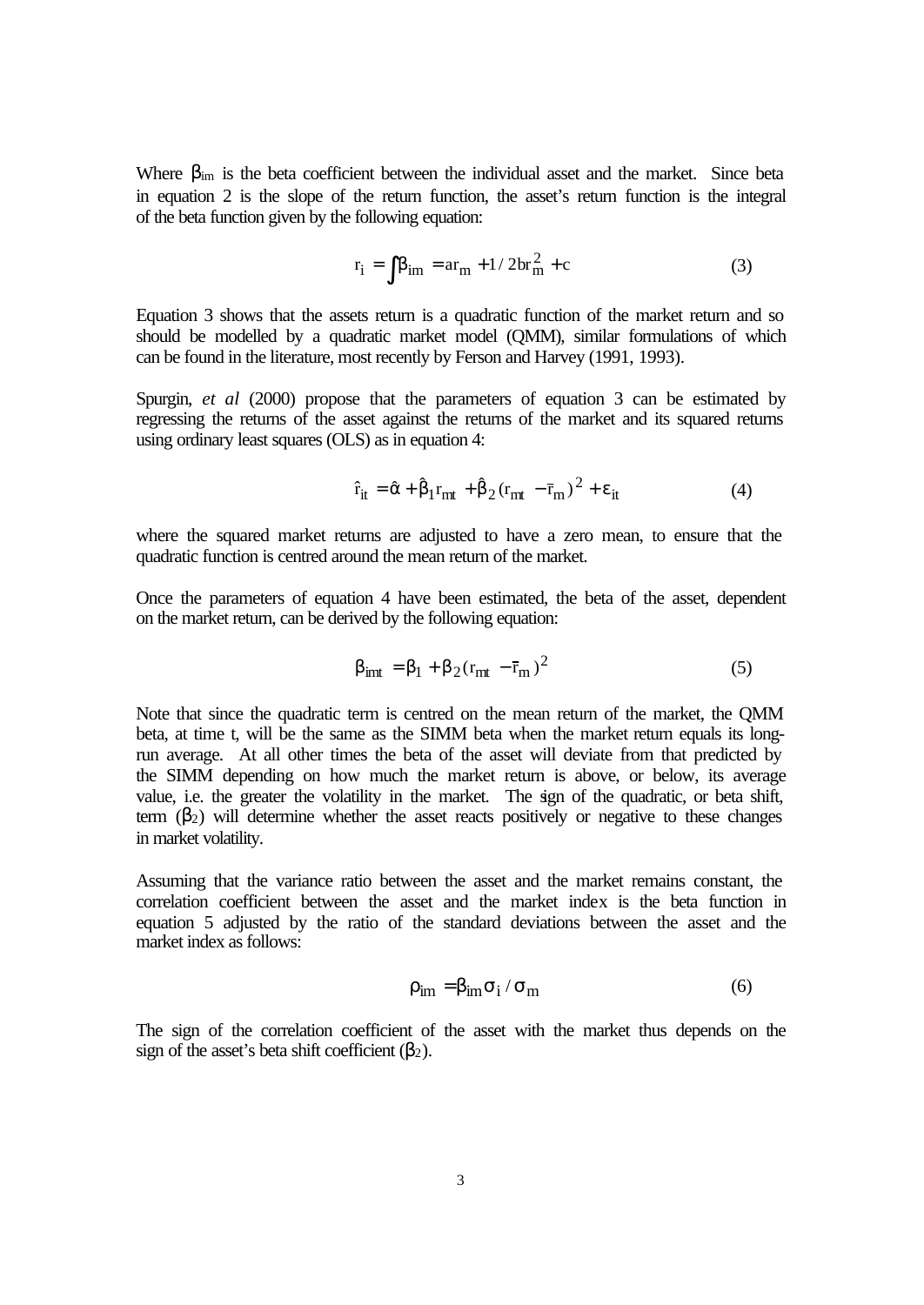## **3. Data**

The data used in this study comes from the Investment Property Databank (IPD) Monthly Index. The IPD Monthly Index measures returns to direct investment in commercial property from the performance of 54 institutional portfolios containing 2734 properties valued at £10.6bn at the end of December 2000. The data is sub-divided into three property-types (Retail, Office and Industrial) and a number of geographical regions making a total of 31 real estate market segments, the data covering the period 1987:1 to 2000:12. The returns of the market index are represented by the value-weighted performance of all the properties within the database. Monthly returns were calculated as the change in the logarithm of successive index values, that is  $R_t = \log(I_t) - \log(I_{t-1})$ where;  $R_t$  is the return at time t;  $I_t$  is the total return index at time t and  $I_{-1}$  is the total return index at time t-1.

### **4. Estimation**

Table 1 presents the OLS estimations of the QMM and SIMM relationships between the various market segments and market index returns. Table 1 shows a number of features of interest. First, 17 of the beta shift coefficients are significant at better than the 10% level, hence for more than half of the sample the quadratic term significantly increases the explanatory power of the QMM over that of the SIMM. Secondly, the sign of the beta shift coefficient  $(\beta_2)$  is negative for 8 of the market segments, the majority of which are within London and the Southeast. In contrast, the 9 market segments with significantly positive beta shift coefficients are concentrated in the retail and industrial sectors especially outside London. These significant beta shift coefficients imply that a 1% in the returns of the market index leads to significant shifts in the beta of the asset. For instance, the quadratic term coefficient  $(\beta_2)$  for the City of London Office market segment indicates that for each 1% increase in the returns of the market index leads to a significant *decrease* in the City of London Office market beta by 0.3%. In contrast, a 1% increase in the returns of the market index leads to significant *increase* of 0.2% in the beta of Industrial properties in the Northeast and Scotland.

#### TABLE 1 ABOUT HERE

Table 1 shows that the on average the QMM estimates of  $\beta_1$  are almost identical to those of the SIMM, 0.978 compared with 0.990. This provides evidence that the results in the first part of Table 1 are not driven by any interaction between the two explanatory variables. Further evidence is provides by the adjusted R squared values of the models. The adjusted R-squared values of the SIMM are nearly identical to those of the QMM. Therefore, the improvement in explanatory power can be attributed to the quadratic term. Nonetheless the beta shift coefficient ( $\beta_2$ ) explains very little in comparison to  $\beta_1$ , the market risk factor. Adding, on average, only slightly over 1% to the explanatory power over that of the SIMM.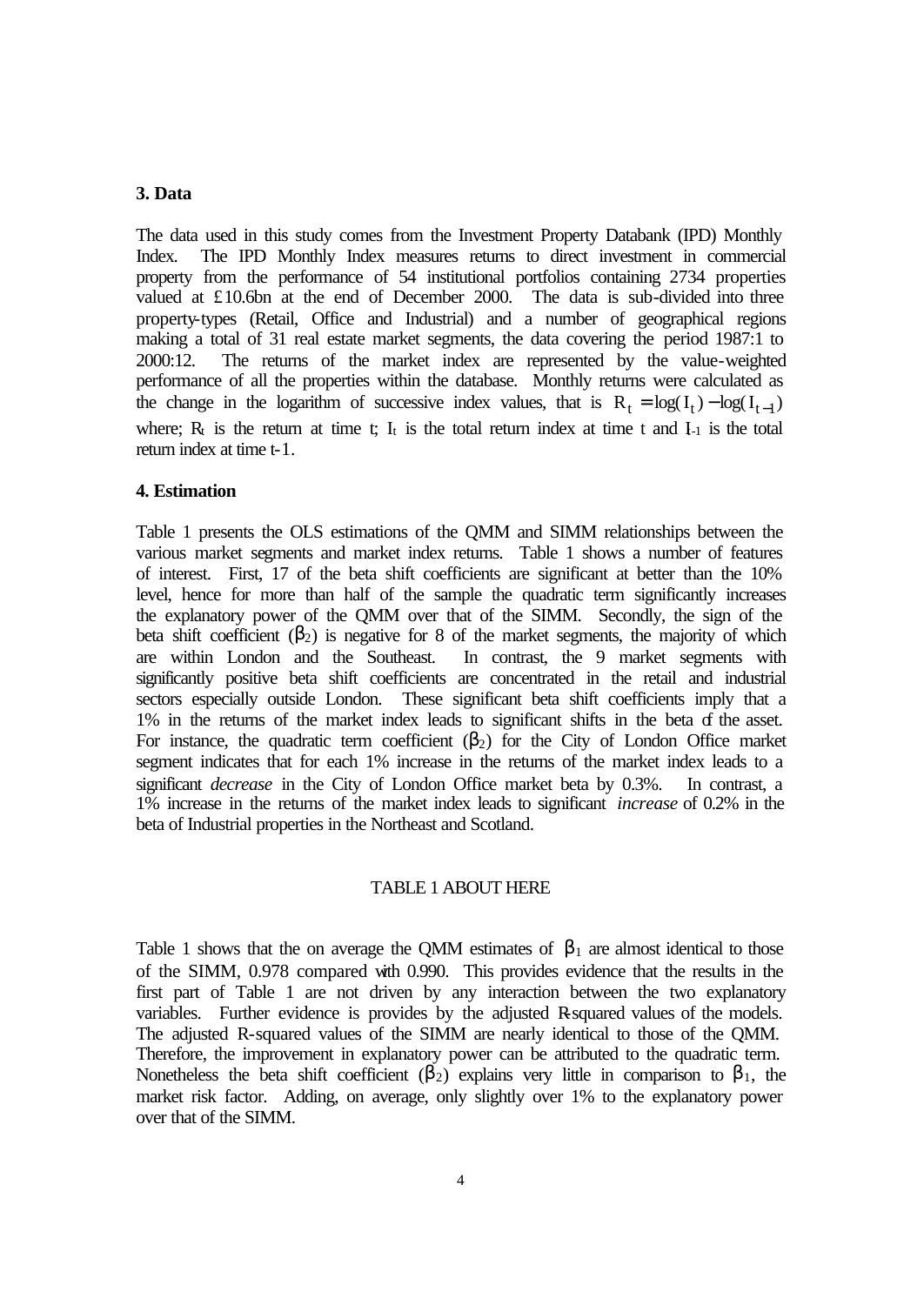Table 1 shows that the intercept values  $(\alpha)$  of the QMM are, on average, less than that for the SIMM, -1.2% compared with 1.3% respectively. This results from a change in the intercept term for those market segments displaying significantly negative and positive beta shift coefficients. For those market segments with a significantly negative beta shift coefficient the intercept terms have a tendency to rise, while for those segments with significantly positive beta shift coefficients the intercepts tend to fall. However, since there are more significantly positive beta shift coefficients than negative the overall effect is a fall in alpha. This difference in alpha stems from the fact that a large negative (positive) coefficient implies that the asset will have lower (higher) returns on average than that predicted by the SIMM when the market moves up (due to decrease (increase) in correlation) or down (due to an increase (decrease) in correlation). Since the actual performance of the asset is the same in both regressions, the QMM compensates for the lower (higher) returns in the tail of the distribution by implying a higher (lower) return when the market index is at its average level, i.e. when  $(r_m - \bar{r}_m)^2$  is close to zero.

The final column of Table 1 shows the calculation of the correlation shift coefficients due to a 1% change in the market index return, assuming that the ratio of variances between the market segment and the index is a constant. In line with the results for the beta shift coefficient a 1% change in the market index leads to a significant *decrease* in the correlation coefficient of the City of London Office market segment by 0.6% but a significant *increase* of 0.3% for Industrial properties in the Northeast and Scotland.

### **5. Model Predictions**

Table 2 shows the resulting values for beta and the correlation coefficients for various values of the market index. The returns chosen represent the  $2<sup>nd</sup>$ ,  $25<sup>th</sup>$ ,  $50<sup>th</sup>$ ,  $75<sup>th</sup>$ , and  $98<sup>th</sup>$ percentile points for the monthly return distribution of the IPD Monthly Index. Table 2 shows that for those market segments which have significant positive, or negative, beta shift coefficients the betas and the correlation values changes dramatically as the market index returns go beyond the  $75<sup>th</sup>$  and  $25<sup>th</sup>$  percentiles towards the extremes of the return distribution. For instance, the beta value of the City of London Office more than doubles as the returns of the market index moves from the  $75<sup>th</sup>$  to the 98<sup>th</sup> percentile, while there is a more than a four fold increase as the market index moves from the  $25<sup>th</sup>$  to the  $2<sup>nd</sup>$ percentile. In contrast between the  $75<sup>th</sup>$  and  $25<sup>th</sup>$  percentile there is only a minor change in beta values. This is because the quadratic term only begins to exert its influence on projected returns when the market index moves more than one standard deviation in either direction.

#### TABLE 2 ABOUT HERE

Table 2 also shows the one major weakness of the model. Assuming a linear model of this kind implies that for large changes in the market index can result in the correlation coefficients exceeding its bounds, i.e.  $+1$  and  $-1$ . For instance as seen in Table 2 the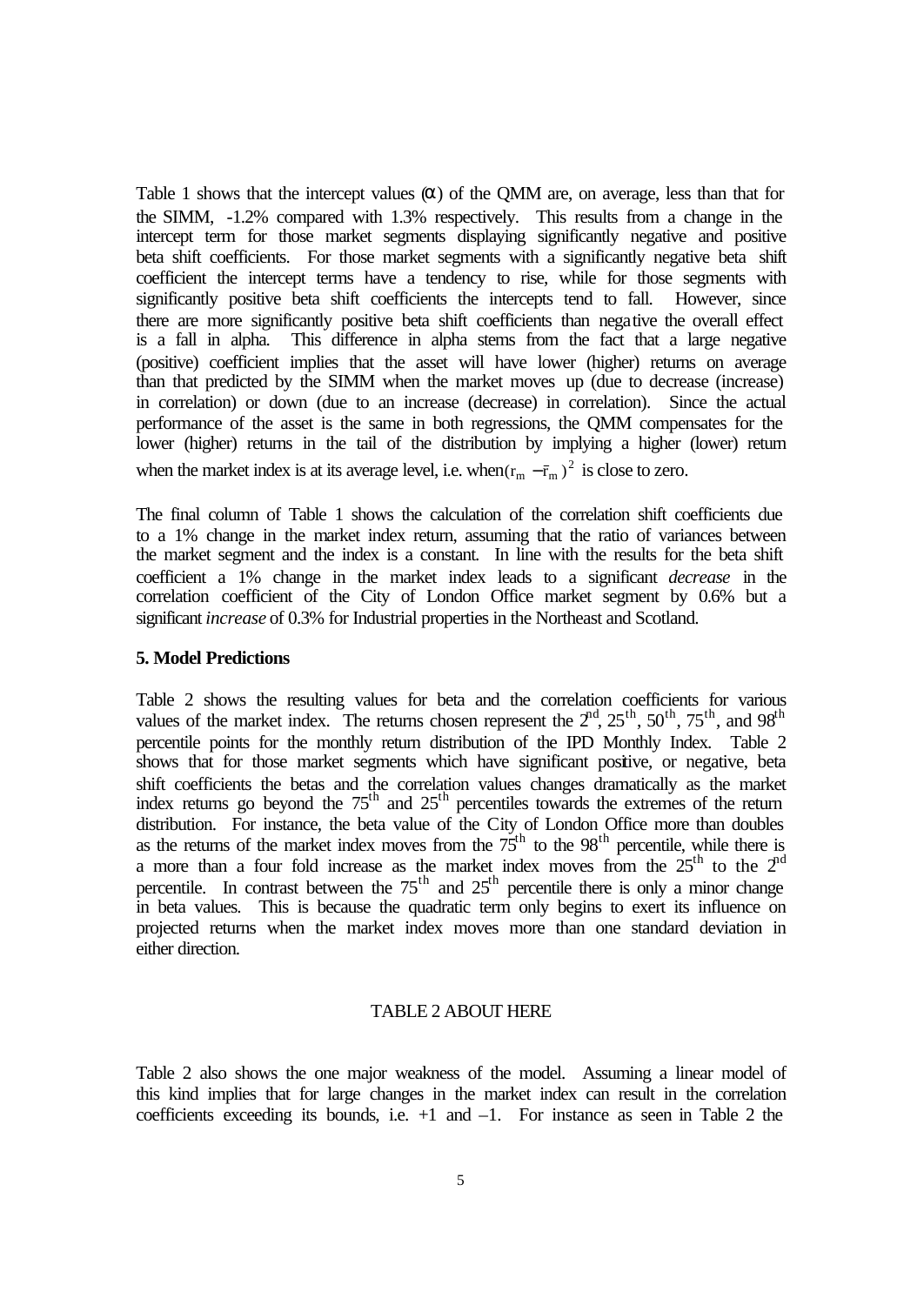predicted value of the correlation coefficient of City of London Office when the market return at 2.7% (i.e. the  $98<sup>th</sup>$  percentile) the correlation coefficient is greater than  $-1$ . In fact the City of London Office breaks the –1 value when the IPD Monthly Index shows a return greater than 1.7% per month (i.e. above the  $88<sup>th</sup>$  percentile). However, it must be remembered the model outlined in equation 5 estimates the beta of the market segment not the correlation coefficient. The correlation coefficients are derived using equation 6 assuming no change in the ratio of variances between the market index and the individual segment. It may be that as the market returns moves into the extremes of its distribution the ratio of variances may change sufficiently from their long run averages such that the correlation coefficients do not exceed their bounds.

#### **6. The Implications for Asset Returns**

The model above shows that changes in the correlation coefficients through time result from changes in beta induced by movements in the market index from its long-run average. These beta and correlation shifts have a number of important implications for the return characteristics of the asset.

First, the significance of the beta shift coefficients is particularly important for the returns of a particular asset during volatile and calmer periods of the market. As shown in equation 3 asset returns are modelled as a function of the assets beta. Thus, as the returns of the market become more volatile those assets that have a significantly negative beta shift coefficient will display lower beta coefficients than that predicated by the SIMM. As a consequence these assets will tend to offer lower returns on average during the volatile phase of the real estate cycle. In contrast, those assets displaying significantly positive beta shift coefficients should offer higher average returns in the more volatile market phase. However, during calmer periods in the market, when the returns of the index are close to its long-run average, the beta shift coefficients will have little impact on the overall beta, consequently both types of assets will perform more in line with that predicted by the SIMM. In other words the market segments should show a lower (higher) average return in volatile rather than calmer periods of the real estate cycle the more negative (positive) the beta shift coefficient.

Secondly, significantly negative or positive beta shift coefficients also have implications for the skewness of the returns distribution. A distribution that is positively skewed will have its mean near the minimum and so returns above the mean can be particularly large. Negative skewness implies that the average is near the maximum and so returns below the mean can be extremely low, i.e. very negative. As investors are assumed to prefer higher returns to lower returns, investors should prefer assets offering positive skewness to those showing negative skewness. From equation 4 it can be easily seen that for those market segments with negative beta shift coefficients the estimated return from the QMM will be less than that predicted by the SIMM. Consequently, the estimated returns from the QMM will have a greater tendency to display lower positive and more negative returns than those predicted by the SIMM. This effect will become more exaggerated as market conditions become more volatile, i.e. as the impact of the quadratic term has greater influence on expected returns. In other words, the mean return of such market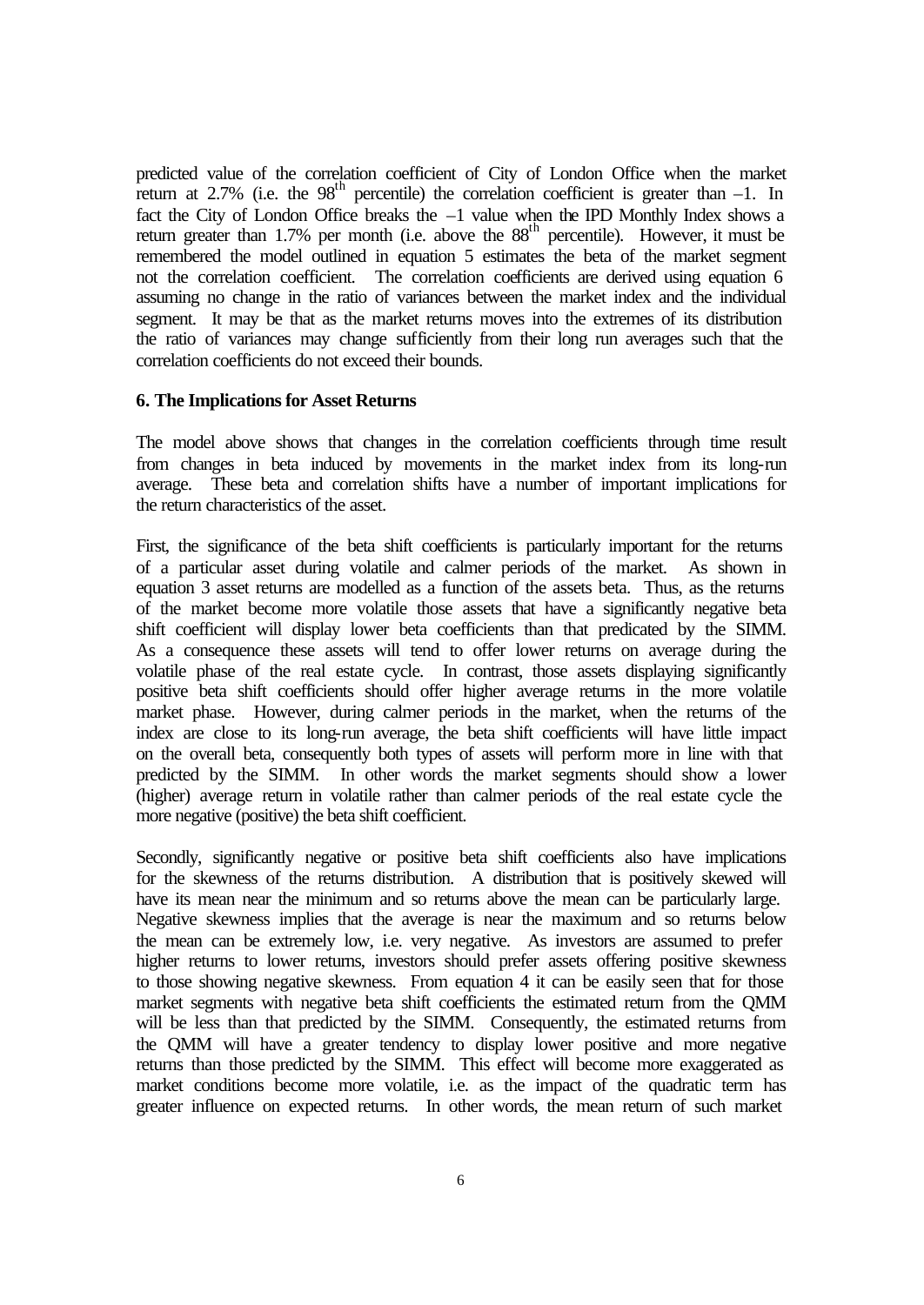segments will be closer to the maximum indicating the distribution is negatively skewed. In contrast, market segments showing positive beta shift coefficients should display positive skewness, especially during the volatile periods.

Finally, assets with significant beta shift coefficients also display significant correlation shifts. Therefore, the returns of assets that show significantly negative correlation shifts will become progressively more detached from the returns of the market, the greater the volatility in the market index. In contrast the market segments with significantly positive correlation shifts should become progressively more closely aligned with the returns of the market during the more volatile market periods. Consequently market segments with significantly negative correlation shifts should display greater tracking error risk (TER) than those segments with positive correlation shifts during the volatile phases. In contrast during calmer periods, when the returns of the market are closer to its long-run average, the beta shift coefficient has only a minor influence on the calculation of the correlation of the asset and the market. Hence, during the calmer periods the returns of all assets will be more closely associated with the market than during the volatile market period. Accordingly, TER should be lower for all market segments during the calmer periods than the volatile periods. Hence the market segments with positive correlation shift coefficients should display lower TER overall than those segments with negative correlation shift coefficients.

All these contentions are confirmed in Tables 3, 4 and 5.

# TABLE 3 ABOUT HERE

Table 3 shows the average returns of the 31 market segments, over the whole period and for various sub-periods, ranked by their beta shift coefficient, from lowest to highest. Table 3 shows that the real estate market segments that have significant negative beta shift coefficients  $(\beta_2)$  earned most of their return in the calmer periods of the market<sup>1</sup>. For instance. City of London Offices earned an average return of  $-0.03\%$  per month during the volatile phases of the market and an average return of 0.64% per month in the calmer periods, a difference that is significant at the  $2\%$  level<sup>2</sup>. In contrast, market segments with significant positive beta shift coefficients earned the greater part of their overall return in the volatile periods rather than the calmer periods. For example, Industrial properties in the Northeast and Scotland earned 1.79% per month, on average, during the volatile phases compared with 1.1% per month in the calmer periods, a difference that is significant at the 1% level. However, as shown in the final row of Table 3, although, overall there is a significant and positive correlation<sup>3</sup> between the beta shift coefficients and the average returns of the market segments in the volatile phases of the

j

 $<sup>1</sup>$  Finding those periods when the returns of the IPDMI were greater than, or less than, one standard</sup> deviation defined the volatile phases of the market. 2 Based on a one-tailed t-test.

 $3$  Based on the Spearman rank correlation test to account for any non-normality in the data.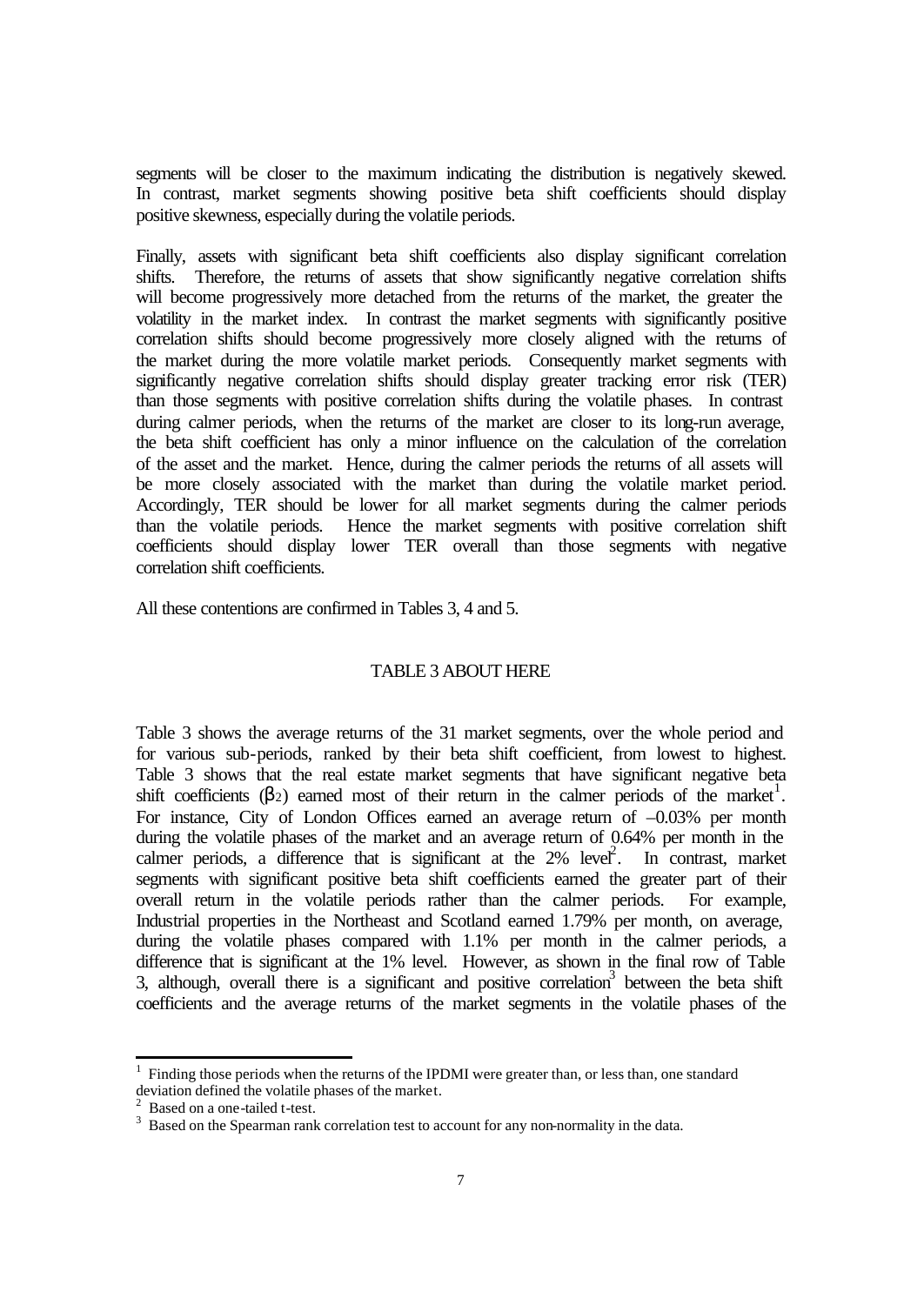real estate cycle (0.50) there is no relationship during the calmer periods (0.04). Consequently, the positive relationship is insignificant overall (0.20).

However, it is during the "up-market" and "down-market"<sup>4</sup> phases of the volatile market returns that the difference in performance between the positive and negative beta shift market segments is more clearly shown. In the volatile "up-market" periods there is little to choose in performance between the various market segments. In other words, all property performs well in the market boom; hence, as is to be expected, there is an insignificant relationship (0.06) between the beta shift coefficients and the average returns of the segments. During the volatile "down-market" phases, however, market segments with negative beta shift coefficients show significant negative performance. In contrast, for those market segments with positive beta shift coefficients there is a tendency for the investments to show only slightly negative, or even positive returns performance. Thus, there is a highly significantly positive relationship (0.73) between the beta shift coefficients and average returns during the volatile down market periods. As the market segments with negative beta shifts tend to be in London and the Southeast this implies that the further away from the South the better the return performance during market downturns. This confirming the findings of Lee and Byrne (1998) and Eichholtz *et al* (1995) who both find that average returns improve the greater the distance the market segment is from London and the Southeast. Finally, as is to be expected, the calmer periods of the real estate cycle show no relationship between the beta shift coefficients and average segment returns, in either "up-market", "down-market" or overall<sup>5</sup>.

#### TABLE 4 ABOUT HERE

Table 4 presents the skewness statistics of the 31 market segments. A skewness value greater than 1 or less than –1 indicates a highly skewed distribution; values between 0.5 and 1 or –0.5 and –1 indicate moderate skewness, while values between 0.5 and –0.5 indicates that the distribution is fairly symmetric. Table 4 shows those assets showing negative beta shifts also tend to display negative skewness overall. In contrast, the market segments, which have positive beta shift coefficients, tend to display greater positive skewness. Indeed, there is a significantly positive relationship between the beta shift coefficients and the skewness of the market segments overall (0.68).

 4 The up-market phases, in the volatile period, is defined as those periods when the returns of the IPD Monthly Index were greater than one standard deviation above the mean. Down-market periods are defined as those periods in the volatile phases when the returns are greater than one standard deviation below the mean. 5 The up-market phase, in the calm periods, is defined as those periods when the returns of the IPD

Monthly Index were greater than the mean but below one standard deviation above the mean. Downmarket periods are defined as those periods in the calm phases when the returns are less than the mean but above one standard deviation below the mean.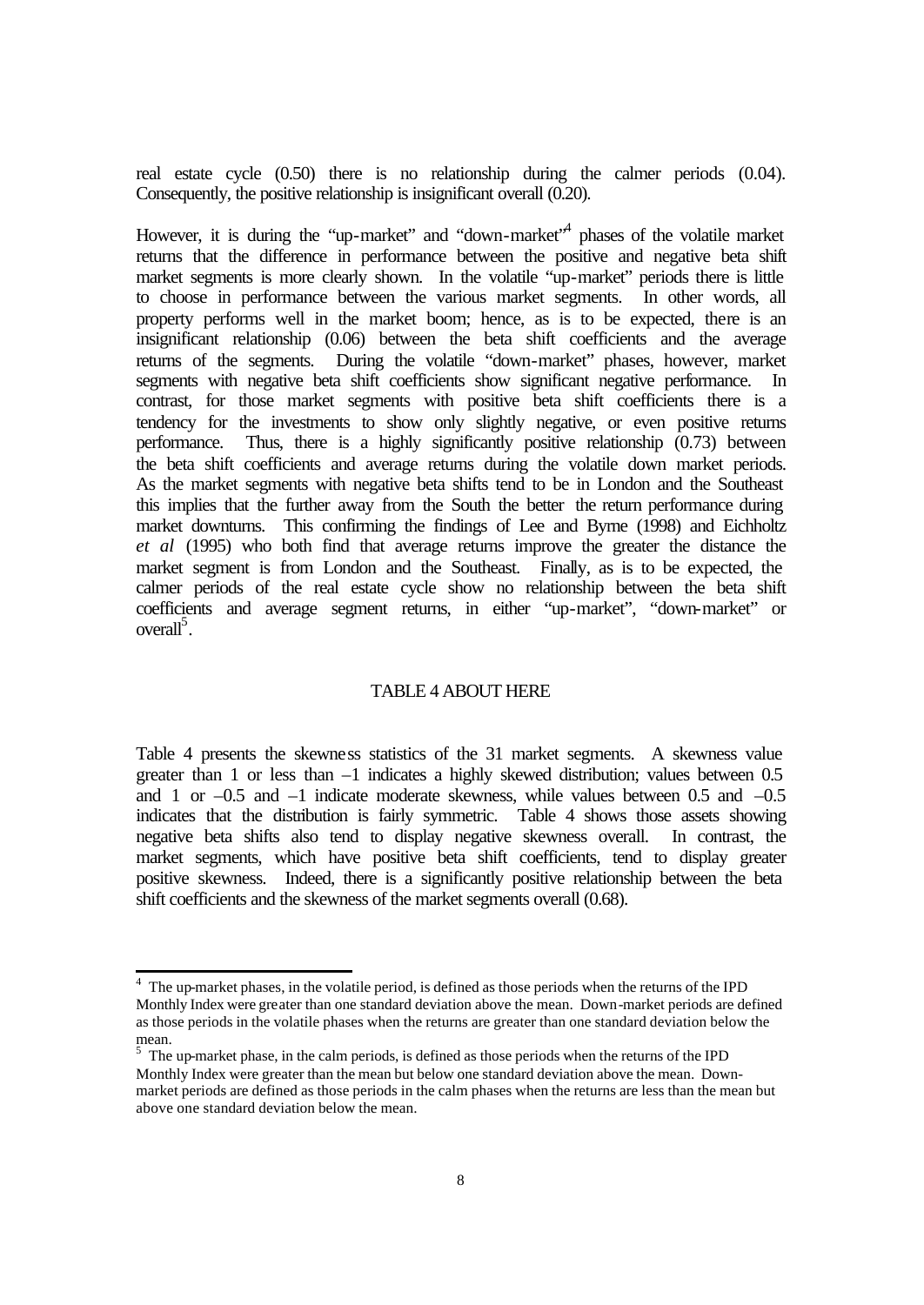It is during the volatile phases of the real estate cycle, however, that the impact negative skewness has on return performance is most clearly seen. During the volatile "upmarket" phases there no relationship between the beta shift coefficients and market segments skewness, with a Spearman rank correlation coefficient of -0.14, as all market segments are performing well. However, during the volatile "down-market" periods there is a significantly positive correlation (0.51) between the beta shift coefficients and skewness. That is, market segments with negative beta shift coefficients tend to show greater negative skewness in market downturns than market segments displaying positive beta shift coefficients. In other words market segments with negative beta shifts display greater downside risk during volatile downturns, i.e. when it is least desired.

In contrast, during the calmer periods the situation is reversed. There is a significantly positive relationship between the beta shift coefficients and skewness in the "up-market" phases rather than the "down-market" periods. In other words market segments with positive beta shift coefficients have greater potential to offer above average returns in market upturns than those segments with negative beta shift coefficients. However, during the calmer downturn there is little to choose between the market segments.

This implies all things being equal, that increasing the positive skewness of a real estate fund should reduce the required return of the fund, since investors are compensated by the potential of higher returns and a reduction in downside risk, especially during volatile downturns of the real estate cycle. Thus, the greater the positive beta shift coefficient of the market segment the greater the positive skewness and so the greater the desirability of the market segment if the market is expected to enter a downturn.

## TABLE 5 ABOUT HERE

Table 5 shows the TER of the various market segments. The TER of an asset is defined at the standard deviation of the relative return performance of the asset and the market benchmark. Thus, a TER risk of 1.5% means that 95% of the time the asset will under or out- perform the market benchmark by up to 3% per month. In other words, the greater the TER the greater the probability that the market segment will show much higher and lower performance than the market index. For instance, the TER for City of London Offices indicates that on average, 19 times out of 20, the returns of this market segment will under- or out- perform the market index by up to 2.6% per month. In contrast, Industrial properties in the Northeast and Scotland will under- or out- perform the market index by 1.5%, 95% of the time. Table 5 also shows, as is to be expected, that TER is greater for nearly all the market segments during the volatile phases of the real estate cycle compared with the calmer periods. In addition, TER is only significantly cycle compared with the calmer periods. negatively correlated with the beta shift coefficients during the calmer periods (-0.38) compared with the volatile periods (–0.25). Accordingly, Table 5 shows the association between the beta shift coefficients and TER is weak overall (-0.11).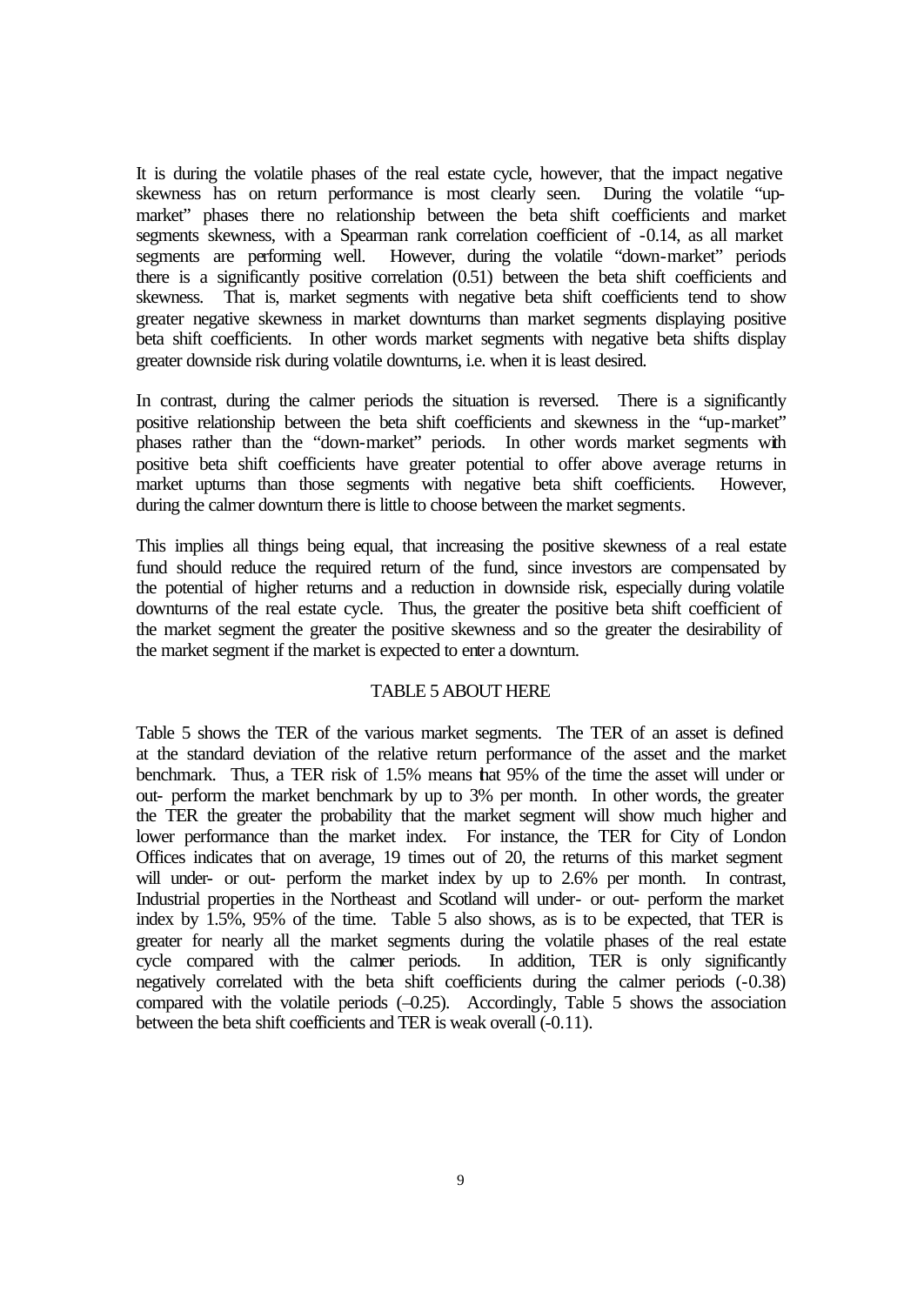## **7. Implication for Portfolio Construction**

If the correlation between a market segment and an investor's portfolio changes in a predicable way, that information can be useful in determining the optimal allocation of assets. Hence if the results above are indicative of the future performance of these real estate market segments they will help fund manager make strategic and tactical asset allocation decisions based on expectations of market volatility alone.

At the strategic asset allocation (SAA) level a risk-averse investor with a significant exposure to a market segment that shows a negative correlation shift would benefit from adding market segments with a positive beta shift, as those markets will generally educe the downside risk (skewness) of the portfolio. In a similar vein a fund manger eager to reduce the TER of the portfolio should try to overweight the portfolio into market segments with significantly positive correlation shift coefficients, irrespective of the expected phase of the real estate cycle.

Once these SAA weights have been determined the fund manger may wish to modify the portfolio allocations by making tactical asset allocation (TAA) decisions to exploit predicted correlation shifts resulting from changes in the expected volatility of the market. The results above can help managers make more informed TAA decisions. For instance, if it is expected that the market is about enter a volatile "down-market" phase, the fund manager should consider adjusting the fund's current exposure by increasing the funds weighting into those market segments that display significantly positive correlation shifts with the market. This should limit the downside risk (skewness) of the fund and so minimise losses, when it is most needed. In contrast, if it is predicted that the market is about to enter an "up-market" phase, i.e. start to rise above long-run average, a concentration of the portfolio into those segments predicted to out-perform the market benchmark is all that is needed; as all segments tend to perform well, show little differences in terms of negative skewness and is unlikely to have any serious impact TER.

## **8. Conclusions**

This paper presents a simple method of estimating the changes in an assets beta as a function of the returns of the market index. Then using these beta estimates changes in the assets correlation with the market index can be modelled as a function of the markets volatility. Using these results it is possible to identify a number of key return characteristics of the assets. First, the model shows that for those market segments with significantly negative beta shifts perform better in calmer periods of the market. In contrast, those market segments showing significant positive beta shifts earn the greater part of their return during the volatile periods. Secondly, those market segments with significantly negative beta shifts display negative skewness, while those with positive beta shifts display positive skewness, especially during market downturns. Finally the market segments with significant negative beta shifts also have significantly negative correlation shifts, while those market segments with significantly positive beta shift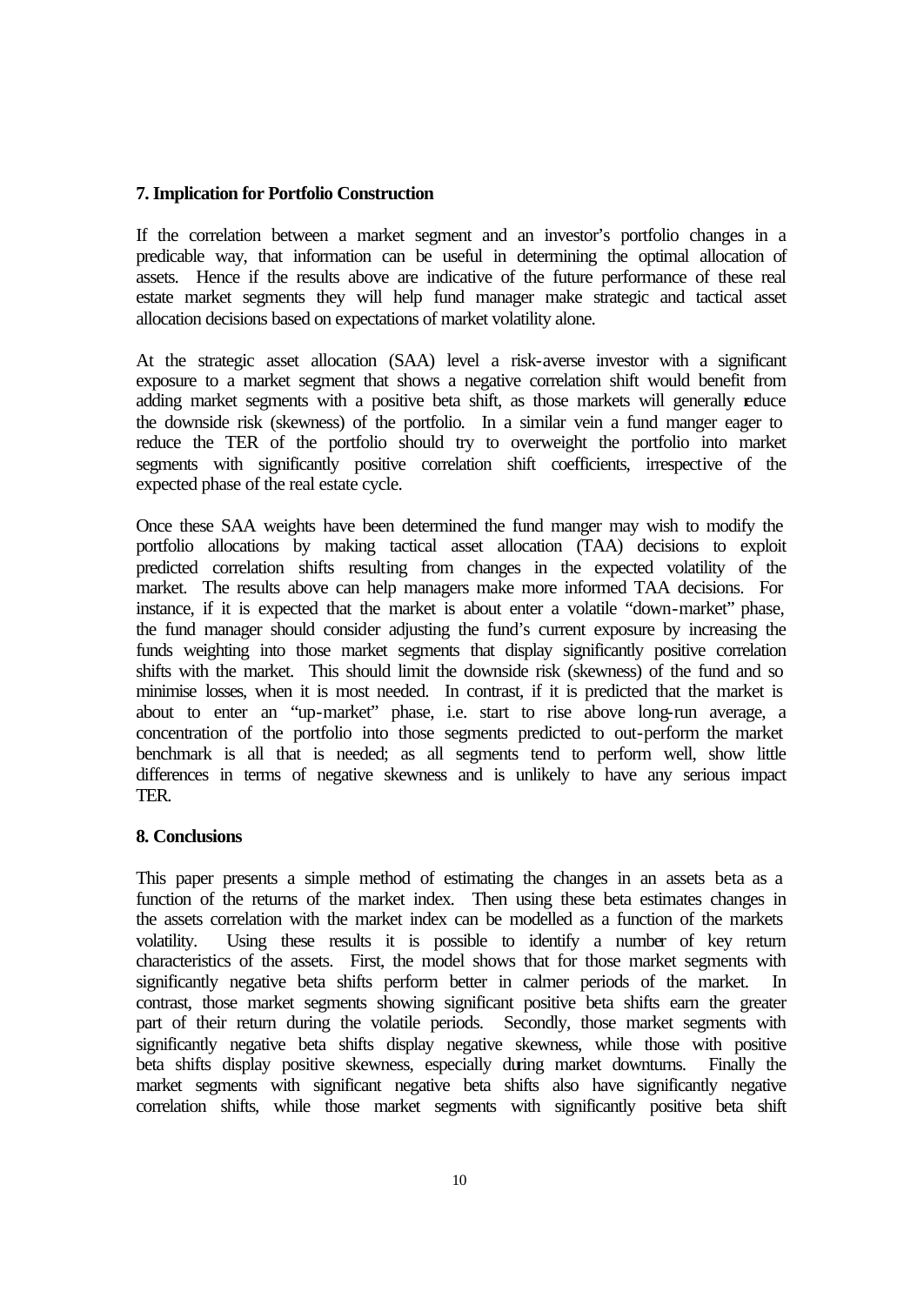coefficients show significantly positive correlation shifts. The greater the negative (positive) shifts in the correlation of the asset with the market index the greater the likelihood that the market segment will show higher (lower) TER. To the extent that these changes in correlation represent regularities in the performance of real estate market segments, fund managers can make use of this information to make strategic and tactical asset allocation decisions based on expectations of market volatility alone. In this way real estate fund managers should have greater control of the funds performance overall and especially during the different phases of the real estate cycle.

However, whilst the model presents a better representation of the correlation between real estate market segments and the market over time, than simply assuming a constant correlation, the model is not without its faults. As shown above it is still possible for the estimated values to be greater than the bounds of the correlation coefficient, i.e. +1 and – 1. In addition the explanatory power of the quadratic term is weak. Thus, extensions to the model could be developed which incorporate factors that have greater explanatory power and alleviate the tendency of the model to overshoot the feasible bounds.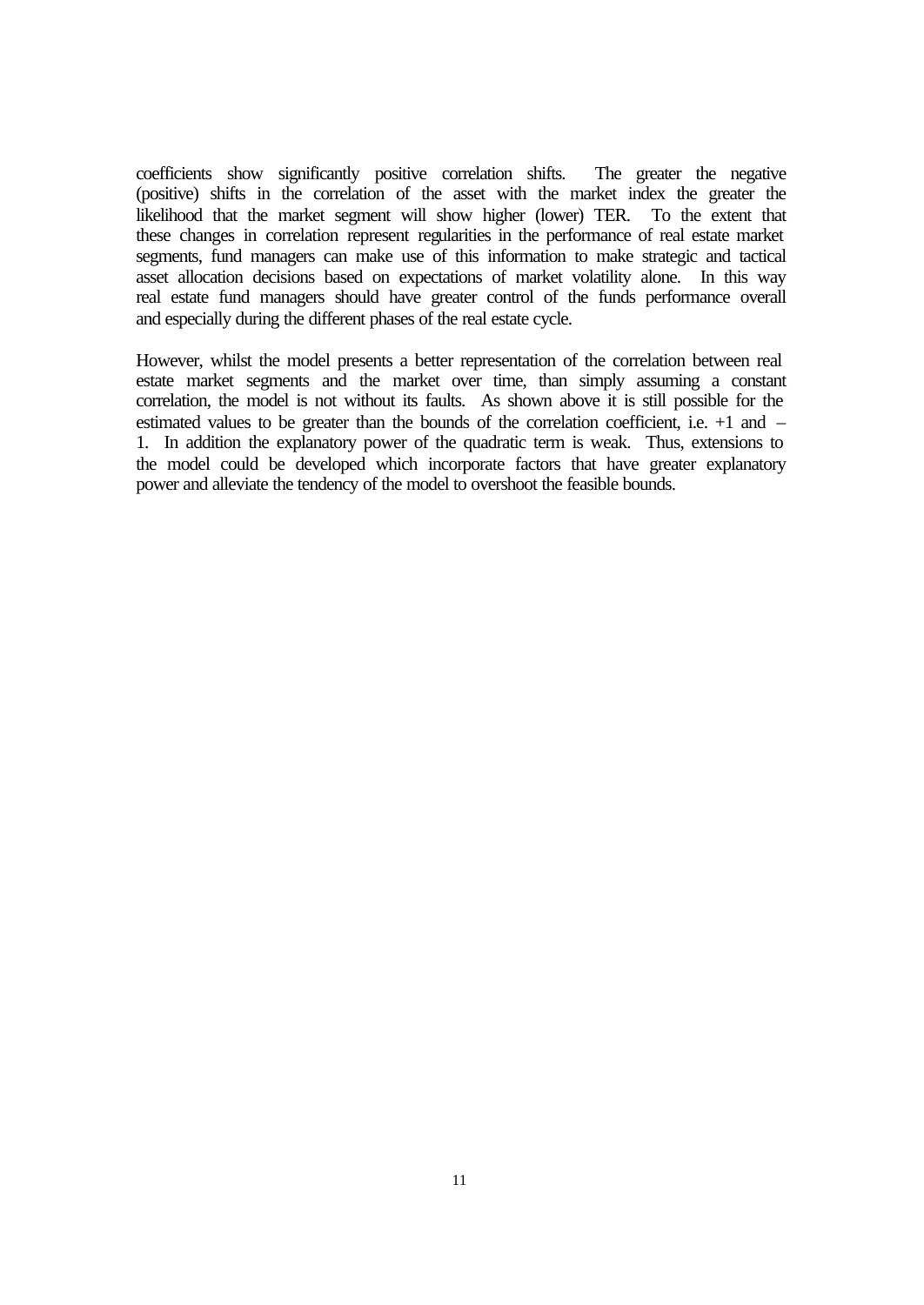#### **References**

Eichholtz, P. M. A., Hoesli, M., MacGregor, B. D. and Nanthakumaran, N. (1995) Real Estate Diversification by Property-type and Region, *Journal of Property Finance*, **6**, 3, 39-62.

Ferson, W. and Harvey, C.R. (1991) The Variation of Economic Risk Premiums, *Journal of Political Economy*, **99**, 2, 385-415.

Ferson, W. and Harvey, C.R. (1993) The Risk and Predictability of International Equity, *Review of Financial Studies*, **6**, 3, 527-566.

Hamelink, F., Hoesli, M., Lizieri, C. and MacGregor, B.D. (2000) Homogeneous Commercial Property Markets Groupings and Portfolio Construction in the United Kingdom, *Environment and Planning A*, **32**, 323-344.

Lee, S.L. (1998) *The Inter-Temporal Stability of Real Estate Returns: An Empirical Investigation*, Working Papers in Land Management and Development, 04/98, pp. 23.

Lee S.L. and Byrne P.J. (1998) Diversification by Sector, Region or Function? A Mean Absolute Deviation Optimisation, *Journal of Property Valuation and Investment* , **16**, 1, 38-56.

Morrell, G.D. (1993) *Fund Structure or Stock Selection? A Decomposition of Relative Returns in the UK Property Market*, A Paper presented to the Second IPD Investment Strategies Conference, 17-18 November, Brighton.

Morrell, G.D. (1997) *Property Risk and Portfolio Construction*, A Paper presented to the Sixth IPD Investment Strategies Conference, 27-28 November, Brighton.

Sharpe, W.F. (1963) A Simplified Model of Portfolio Analysis, *Management Science*, January, 277-293.

Solnick, B. and Roulet, J. (2000) Dispersion as Cross-Sectional Correlation, *Financial Analysts Journal*, Jan/Feb, 54-61.

Spurgin, R., Martin, G. and Schneeweis, T. (2000) A Method of Estimating Changes in Correlation Between Assets and its Application to Hedge Fund Investment, *Journal of Asset Management*, **1**, 3, 217-230.

Viezer, T.W. (2000) Evaluating "Within Real Estate" Diversification Strategies, *Journal of Real Estate Portfolio Management*, **6**, 1, 75-98.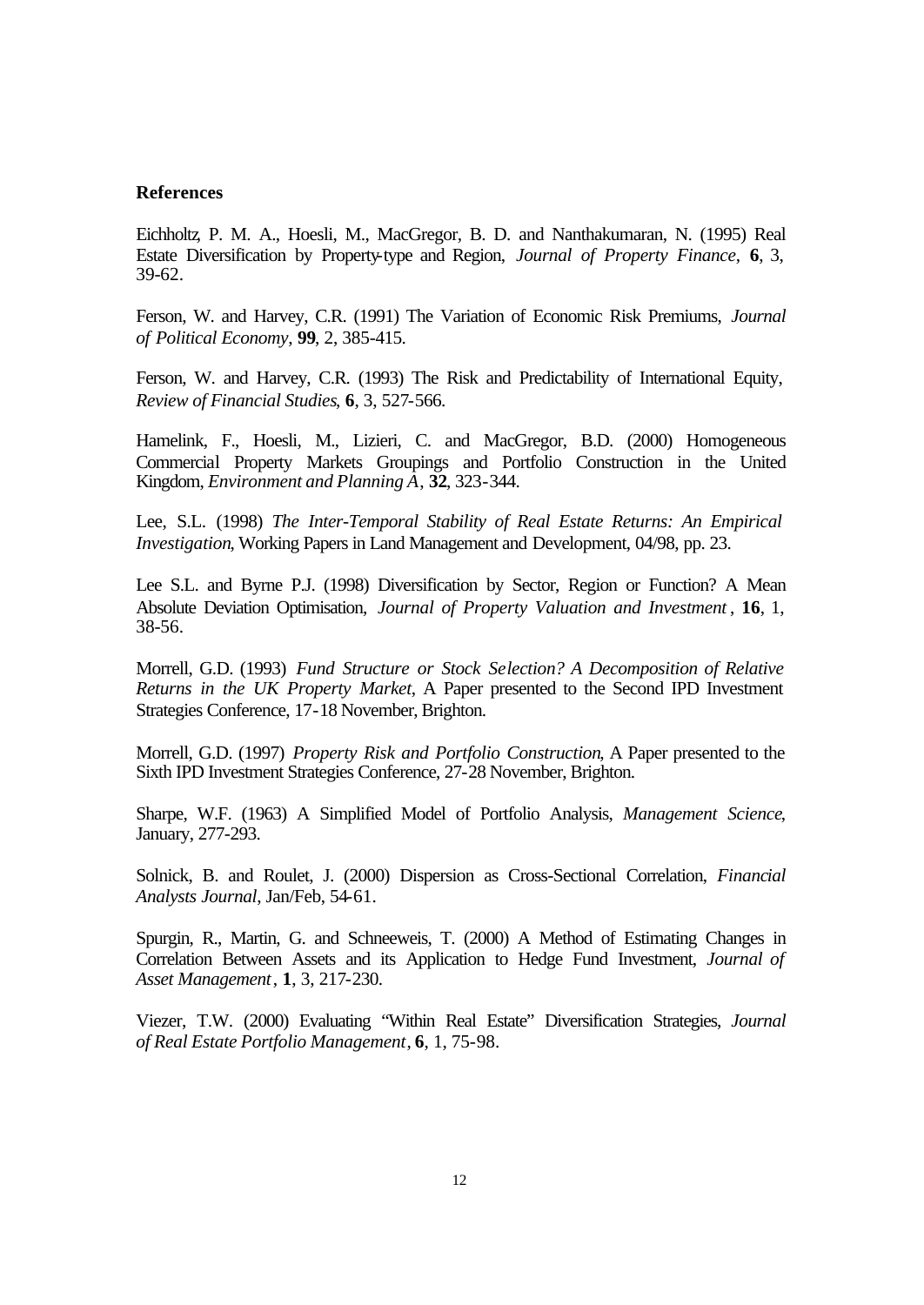|                                             |             | <b>Ouadratic Market Model</b> |                | <b>Single Index Market Model</b> | Correlation |                           |         |              |
|---------------------------------------------|-------------|-------------------------------|----------------|----------------------------------|-------------|---------------------------|---------|--------------|
| <b>Market Segment</b>                       | a           | Ъ,                            | $\mathbf{b}_2$ | Adj Rsq                          | a           | $\overline{\mathbf{b}_1}$ | Adj Rsq | $1\%$ Change |
| <b>Retail Central London</b>                | 0.071       | 1.085                         | $-0.073$       | 46.5                             | 0.034       | 1.068                     | 46.4    | $-0.11$      |
| <b>Retail Rest of London</b>                | 0.012       | 0.814                         | 0.046          | 69.8                             | 0.036       | 0.825                     | 69.6    | 0.05         |
| <b>Retail Inner South East</b>              | $-0.245***$ | 0.933                         | $0.114***$     | 66.0                             | $-0.186***$ | 0.960                     | 64.5    | $0.14***$    |
| <b>Retail Outer South East</b>              | $-0.100$    | 0.805                         | $0.097***$     | 63.0                             | $-0.049$    | 0.828                     | 61.6    | $0.10***$    |
| <b>Retail Eastern</b>                       | $-0.079$    | 0.810                         | 0.047          | 63.1                             | $-0.054$    | 0.821                     | 62.9    | 0.05         |
| <b>Retail South West</b>                    | $-0.125**$  | 0.802                         | $0.088***$     | 69.9                             | $-0.079$    | 0.823                     | 68.6    | $0.09***$    |
| <b>Retail East Midlands</b>                 | 0.040       | 0.753                         | $0.180***$     | 58.4                             | $0.133*$    | 0.795                     | 53.6    | $0.19***$    |
| <b>Retail West Midlands</b>                 | $-0.044$    | 0.748                         | $0.103***$     | 62.0                             | 0.009       | 0.772                     | 60.3    | $0.10***$    |
| Retail Yorkshire & Humberside               | 0.002       | 0.780                         | $0.101***$     | 62.1                             | 0.054       | 0.803                     | 60.6    | $0.10***$    |
| <b>Retail North West</b>                    | $-0.009$    | 0.836                         | 0.046          | 50.6                             | 0.015       | 0.847                     | 50.6    | 0.05         |
| <b>Retail North East</b>                    | 0.083       | 0.614                         | 0.017          | 29.8                             | 0.092       | 0.618                     | 30.2    | 0.02         |
| <b>Retail Scotland</b>                      | $0.159**$   | 0.747                         | $0.093**$      | 47.7                             | $0.207***$  | 0.769                     | 46.8    | $0.10**$     |
| <b>Retail Wales</b>                         | $0.253***$  | 0.610                         | 0.117          | 38.1                             | $0.314***$  | 0.637                     | 36.2    | 0.12         |
| <b>Offices City of London</b>               | $-0.416***$ | 1.316                         | $-0.306***$    | 44.3                             | $-0.575***$ | 1.243                     | 40.2    | $-0.60***$   |
| <b>Offices Mid-Town</b>                     | $-0.608***$ | 1.632                         | $-0.050$       | 64.2                             | $-0.634***$ | 1.620                     | 64.3    | $-0.10$      |
| <b>Offices West End</b>                     | $-0.204*$   | 1.471                         | $-0.153**$     | 62.4                             | $-0.283***$ | 1.435                     | 61.4    | $-0.28**$    |
| <b>Offices Rest of London</b>               | $-0.031$    | 1.063                         | 0.014          | 62.5                             | $-0.024$    | 1.066                     | 62.8    | 0.02         |
| <b>Offices Inner South East</b>             | $-0.120**$  | 1.140                         | $-0.120***$    | 80.0                             | $-0.182***$ | 1.112                     | 78.5    | $-0.15***$   |
| <b>Offices Outer South East</b>             | $-0.114$    | 0.987                         | 0.028          | 57.0                             | $-0.099$    | 0.993                     | 57.2    | 0.04         |
| <b>Offices Eastern</b>                      | $-0.215*$   | 1.222                         | 0.085          | 51.5                             | $-0.171$    | 1.242                     | 51.4    | 0.15         |
| <b>Offices South West</b>                   | $-0.238***$ | 1.223                         | 0.090          | 62.3                             | $-0.191**$  | 1.244                     | 61.9    | 0.14         |
| <b>Offices Midlands &amp; Wales</b>         | $0.227**$   | 0.751                         | $0.095*$       | 38.5                             | $0.276***$  | 0.773                     | 37.8    | $0.12*$      |
| <b>Offices Rest of England</b>              | 0.178       | 0.987                         | $0.185***$     | 44.3                             | $0.274**$   | 1.031                     | 42.1    | $0.29***$    |
| <b>Offices Scotland</b>                     | $-0.200**$  | 1.048                         | 0.101          | 52.1                             | $-0.148$    | 1.072                     | 51.6    | 0.15         |
| <b>Industrials London</b>                   | $0.245***$  | 1.020                         | $-0.027$       | 60.6                             | $0.231***$  | 1.014                     | 60.8    | $-0.04$      |
| <b>Industrials Inner South East</b>         | $0.083***$  | 1.019                         | $-0.019$       | 66.1                             | 0.074       | 1.014                     | 66.3    | $-0.02$      |
| <b>Industrials Outer South East</b>         | 0.229       | 0.968                         | 0.068          | 61.1                             | $0.264***$  | 0.984                     | 60.8    | 0.09         |
| <b>Industrials Eastern</b>                  | 0.057       | 1.210                         | $-0.025$       | 67.9                             | 0.044       | 1.205                     | 68.0    | $-0.04$      |
| <b>Industrials South West</b>               | $0.218***$  | 0.976                         | $0.162***$     | 61.0                             | $0.301***$  | 1.014                     | 58.6    | $0.21***$    |
| Industrials Midlands & Wales                | $0.181**$   | 1.064                         | $0.179***$     | 65.4                             | $0.273***$  | 1.106                     | 62.6    | $0.25***$    |
| <b>Industrials Northeast &amp; Scotland</b> | $0.330***$  | 0.901                         | $0.235***$     | 59.2                             | $0.452***$  | 0.956                     | 53.5    | $0.31***$    |
| Average                                     | $-0.012$    | 0.978                         | 0.049          | $\overline{57.7}$                | 0.013       | 0.990                     | 56.5    | 0.050        |

**Table 1: Regression Results for the QMM and the SIMM: Monthly Data 1987:1 to 2000:12**

Note: All β1 coefficients are significant at the 1% level. \* indicates significance at the 10%, \*\* indicates significance at the 5% level, \*\*\* indicates significance at the 1% level.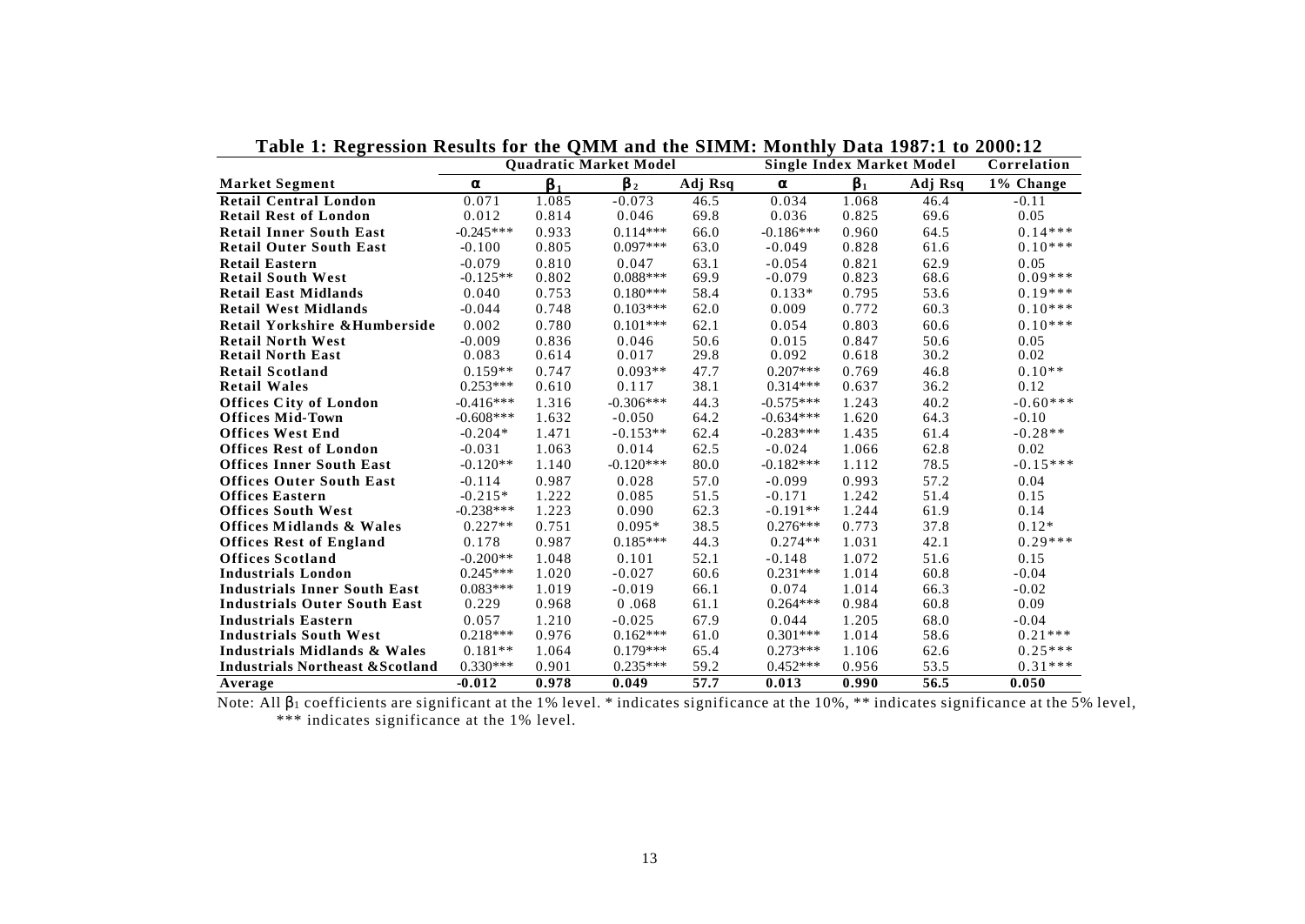|                                                   | <b>Predicted Beta and Correlation Values at Market Extremes</b> |         |             |             |             |             |             |         |                     |         |
|---------------------------------------------------|-----------------------------------------------------------------|---------|-------------|-------------|-------------|-------------|-------------|---------|---------------------|---------|
| Percentile                                        | (2 <sup>nd</sup> )                                              |         |             | $(25^{th})$ |             | $(50^{th})$ | $(75^{th})$ |         | (98 <sup>th</sup> ) |         |
| Return                                            |                                                                 | $-0.8%$ | 0.3%        |             | $0.8\%$     |             | 1.3%        |         | 2.7%                |         |
| <b>Market Segment</b>                             | <b>Beta</b>                                                     | Corr.   | <b>Beta</b> | Corr.       | <b>Beta</b> | Corr.       | <b>Beta</b> | Corr.   | <b>Beta</b>         | Corr.   |
| <b>Retail Central London</b>                      | 0.07                                                            | 0.11    | $-0.01$     | $-0.01$     | $-0.05$     | $-0.08$     | $-0.09$     | $-0.13$ | $-0.19$             | $-0.29$ |
| <b>Retail Rest of London</b>                      | $-0.03$                                                         | $-0.03$ | 0.02        | 0.02        | 0.05        | 0.04        | 0.07        | 0.07    | 0.13                | 0.13    |
| <b>Retail Inner South East</b>                    | $-0.08$                                                         | $-0.09$ | 0.04        | 0.05        | 0.10        | 0.12        | 0.16        | 0.19    | 0.32                | 0.38    |
| <b>Retail Outer South East</b>                    | $-0.07$                                                         | $-0.07$ | 0.03        | 0.04        | 0.09        | 0.09        | 0.14        | 0.14    | 0.27                | 0.29    |
| <b>Retail Eastern</b>                             | $-0.03$                                                         | $-0.03$ | 0.02        | 0.02        | 0.05        | 0.05        | 0.07        | 0.07    | 0.14                | 0.14    |
| <b>Retail South West</b>                          | $-0.06$                                                         | $-0.06$ | 0.03        | 0.03        | 0.08        | 0.08        | 0.12        | 0.12    | 0.25                | 0.25    |
| <b>Retail East Midlands</b>                       | $-0.13$                                                         | $-0.14$ | 0.05        | 0.06        | 0.15        | 0.17        | 0.25        | 0.27    | 0.50                | 0.54    |
| <b>Retail West Midlands</b>                       | $-0.07$                                                         | $-0.07$ | 0.03        | 0.03        | 0.09        | 0.09        | 0.14        | 0.14    | 0.29                | 0.29    |
| Retail Yorkshire & Humberside                     | $-0.07$                                                         | $-0.07$ | 0.03        | 0.04        | 0.09        | 0.09        | 0.14        | 0.15    | 0.28                | 0.29    |
| <b>Retail North West</b>                          | $-0.03$                                                         | $-0.03$ | 0.02        | 0.02        | 0.05        | 0.05        | 0.07        | 0.08    | 0.13                | 0.16    |
| <b>Retail North East</b>                          | $-0.01$                                                         | $-0.01$ | 0.01        | 0.01        | 0.02        | 0.02        | 0.03        | 0.03    | 0.05                | 0.06    |
| <b>Retail Scotland</b>                            | $-0.06$                                                         | $-0.07$ | 0.03        | 0.04        | 0.08        | 0.09        | 0.13        | 0.15    | 0.26                | 0.29    |
| <b>Retail Wales</b>                               | $-0.09$                                                         | $-0.09$ | 0.04        | 0.04        | 0.10        | 0.11        | 0.16        | 0.17    | 0.33                | 0.34    |
| <b>Offices City of London</b>                     | 0.25                                                            | 0.49    | $-0.07$     | $-0.13$     | $-0.24$     | $-0.46$     | $-0.39$     | $-0.77$ | $-0.82$             | $-1.61$ |
| <b>Offices Mid-Town</b>                           | 0.06                                                            | 0.11    | 0.00        | 0.01        | $-0.02$     | $-0.05$     | $-0.05$     | $-0.10$ | $-0.12$             | $-0.24$ |
| <b>Offices West End</b>                           | 0.13                                                            | 0.25    | $-0.03$     | $-0.05$     | $-0.11$     | $-0.20$     | $-0.19$     | $-0.34$ | $-0.40$             | $-0.74$ |
| <b>Offices Rest of London</b>                     | 0.00                                                            | 0.00    | 0.01        | 0.02        | 0.02        | 0.03        | 0.03        | 0.04    | 0.05                | 0.07    |
| <b>Offices Inner South East</b>                   | 0.10                                                            | 0.13    | $-0.02$     | $-0.02$     | $-0.09$     | $-0.11$     | $-0.15$     | $-0.18$ | $-0.32$             | $-0.40$ |
| <b>Offices Outer South Eeast</b>                  | $-0.01$                                                         | $-0.02$ | 0.02        | 0.02        | 0.03        | 0.04        | 0.05        | 0.06    | 0.08                | 0.11    |
| <b>Offices Eastern</b>                            | $-0.05$                                                         | $-0.09$ | 0.03        | 0.06        | 0.08        | 0.14        | 0.12        | 0.22    | 0.24                | 0.42    |
| <b>Offices South West</b>                         | $-0.06$                                                         | $-0.09$ | 0.04        | 0.06        | 0.09        | 0.13        | 0.13        | 0.21    | 0.26                | 0.41    |
| <b>Offices Midlands &amp; Wales</b>               | $-0.07$                                                         | $-0.08$ | 0.03        | 0.04        | 0.08        | 0.11        | 0.13        | 0.17    | 0.27                | 0.33    |
| <b>Offices Rest of England</b>                    | $-0.13$                                                         | $-0.21$ | 0.06        | 0.09        | 0.16        | 0.25        | 0.26        | 0.40    | 0.52                | 0.82    |
| <b>Offices Scotland</b>                           | $-0.07$                                                         | $-0.10$ | 0.04        | 0.05        | 0.09        | 0.14        | 0.14        | 0.21    | 0.29                | 0.43    |
| <b>Industrials London</b>                         | 0.03                                                            | 0.04    | 0.00        | 0.00        | $-0.01$     | $-0.02$     | $-0.03$     | $-0.03$ | $-0.06$             | $-0.08$ |
| <b>Industrials Inner South East</b>               | 0.02                                                            | 0.03    | 0.01        | 0.01        | 0.00        | $-0.01$     | $-0.01$     | $-0.02$ | $-0.04$             | $-0.05$ |
| <b>Industrials Outer South Easte</b>              | $-0.04$                                                         | $-0.05$ | 0.03        | 0.03        | 0.07        | 0.08        | 0.10        | 0.13    | 0.20                | 0.25    |
| <b>Industrials Eastern</b>                        | 0.03                                                            | 0.05    | 0.01        | 0.01        | $-0.01$     | $-0.01$     | $-0.02$     | $-0.03$ | $-0.06$             | $-0.08$ |
| <b>Industrials South West</b>                     | $-0.12$                                                         | $-0.15$ | 0.05        | 0.07        | 0.14        | 0.19        | 0.22        | 0.30    | 0.45                | 0.60    |
| Industrials Midlands & Wales                      | $-0.13$                                                         | $-0.18$ | 0.06        | 0.08        | 0.16        | 0.22        | 0.25        | 0.35    | 0.50                | 0.70    |
| <b>Industrials Northeast &amp; Scotland -0.17</b> |                                                                 | $-0.23$ | 0.07        | 0.09        | 0.20        | 0.26        | 0.32        | 0.42    | 0.65                | 0.85    |

**Table 2: Model Predictions of Beta and The Correlation Coefficients**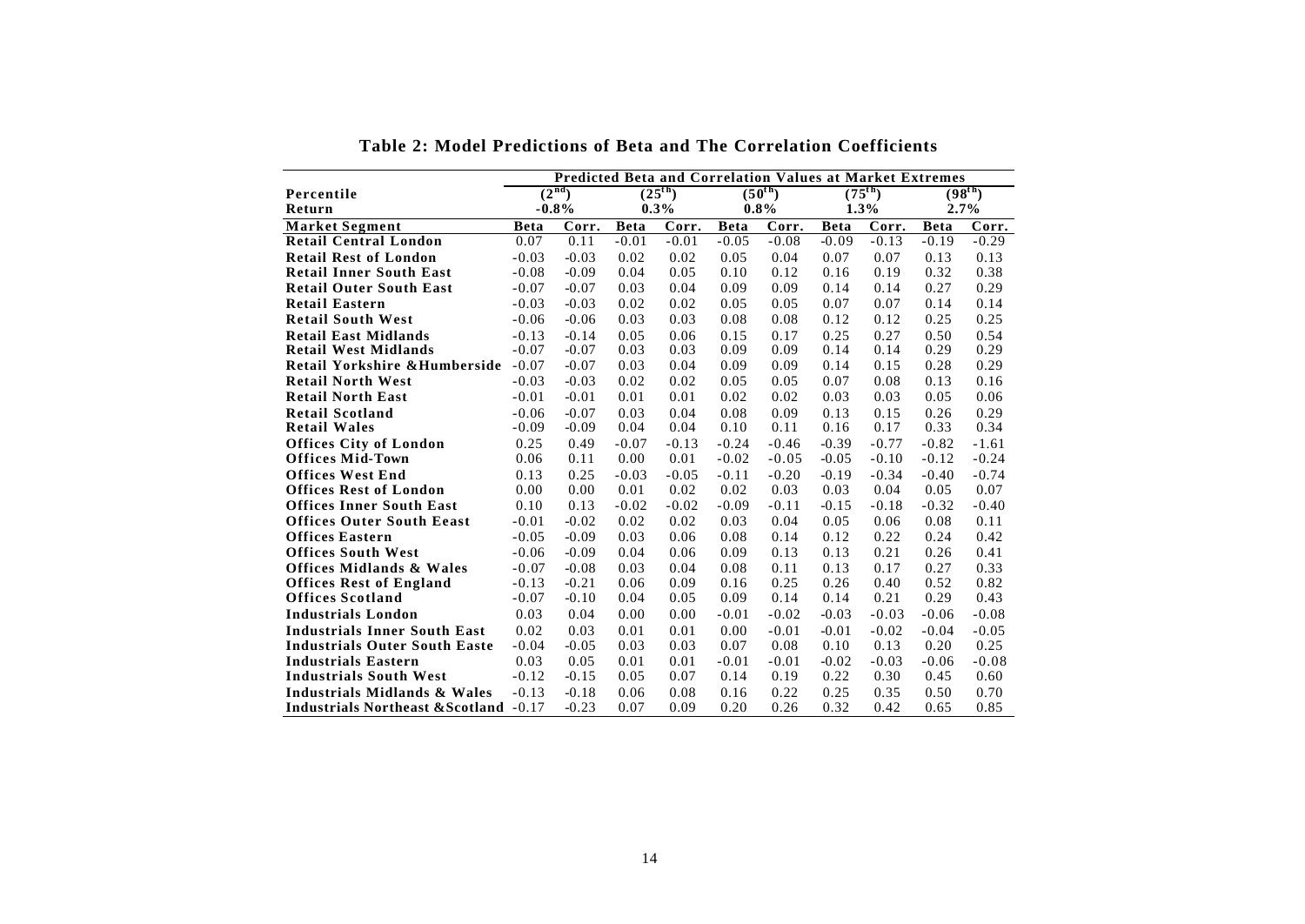|                                                | <b>Beta</b> | Overall |      | Volatile |          |         | Calm        |         |
|------------------------------------------------|-------------|---------|------|----------|----------|---------|-------------|---------|
| <b>Market Segment</b>                          | Shift       | Average | Up   | Down     | Overall  | Up      | <b>Down</b> | Overall |
| <b>Offices City of London</b>                  | $-0.31$     | 0.47    | 1.83 | $-1.81$  | $-0.03$  | 1.28    | 0.06        | 0.64    |
| <b>Offices West End</b>                        | $-0.15$     | 0.93    | 3.27 | $-1.13$  | 1.02     | 1.39    | 0.46        | 0.90    |
| <b>Offices Inner South East</b>                | $-0.12$     | 0.76    | 2.32 | $-0.82$  | 0.71     | 1.26    | 0.33        | 0.77    |
| <b>Retail Central London</b>                   | $-0.07$     | 0.93    | 2.45 | $-0.58$  | 0.90     | 1.40    | 0.54        | 0.95    |
| <b>Offices Mid-Town</b>                        | $-0.05$     | 0.73    | 3.15 | $-1.67$  | 0.68     | 1.38    | 0.19        | 0.75    |
| <b>Industrials London</b>                      | $-0.03$     | 1.09    | 2.57 | $-0.35$  | 1.08     | 1.58    | 0.65        | 1.09    |
| <b>Industrials Eastern</b>                     | $-0.03$     | 1.06    | 3.14 | $-0.57$  | 1.24     | 1.47    | 0.58        | 1.00    |
| <b>Industrials Inner South East</b>            | $-0.02$     | 0.93    | 2.38 | $-0.41$  | 0.95     | 1.46    | 0.44        | 0.92    |
| <b>Offices Rest of London</b>                  | 0.01        | 0.88    | 2.41 | $-0.58$  | 0.88     | 1.37    | 0.44        | 0.88    |
| <b>Retail North East</b>                       | 0.02        | 0.61    | 1.61 | $-0.21$  | 0.68     | 0.74    | 0.46        | 0.59    |
| <b>Offices Outer South Eeast</b>               | 0.03        | 0.74    | 2.44 | $-0.35$  | 1.01     | 1.11    | 0.24        | 0.65    |
| <b>Retail Rest of London</b>                   | 0.05        | 0.73    | 2.01 | $-0.21$  | 0.87     | 1.10    | 0.31        | 0.69    |
| <b>Retail North West</b>                       | 0.05        | 0.73    | 2.07 | $-0.26$  | 0.88     | 1.03    | 0.37        | 0.68    |
| <b>Retail Eastern</b>                          | 0.05        | 0.64    | 1.96 | $-0.43$  | 0.73     | 0.98    | 0.28        | 0.61    |
| <b>Industrials Outer South Easte</b>           | 0.07        | 1.09    | 2.78 | $-0.04$  | 1.34     | 1.47    | 0.61        | 1.02    |
| <b>Offices Eastern</b>                         | 0.08        | 0.88    | 3.03 | $-0.62$  | 1.16     | 1.21    | 0.41        | 0.79    |
| <b>Retail South West</b>                       | 0.09        | 0.61    | 1.95 | $-0.40$  | 0.75     | 0.88    | 0.30        | 0.57    |
| <b>Offices South West</b>                      | 0.09        | 0.86    | 2.91 | $-0.77$  | 1.03     | 1.18    | 0.47        | 0.80    |
| <b>Retail Scotland</b>                         | 0.09        | 0.86    | 1.98 | $-0.13$  | 0.90     | 1.13    | 0.58        | 0.84    |
| <b>Offices Midlands &amp; Wales</b>            | 0.09        | 0.93    | 2.37 | 0.08     | 1.20     | 1.16    | 0.56        | 0.84    |
| <b>Retail Outer South East</b>                 | 0.10        | 0.65    | 2.17 | $-0.32$  | 0.89     | 0.94    | 0.24        | 0.57    |
| Retail Yorkshire & Humberside                  | 0.10        | 0.73    | 2.14 | $-0.28$  | 0.90     | 0.97    | 0.41        | 0.68    |
| <b>Offices Scotland</b>                        | 0.10        | 0.76    | 2.67 | $-0.43$  | 1.08     | 1.06    | 0.29        | 0.65    |
| <b>Retail West Midlands</b>                    | 0.10        | 0.66    | 1.84 | $-0.34$  | 0.73     | 0.98    | 0.34        | 0.64    |
| <b>Retail Inner South East</b>                 | 0.11        | 0.62    | 2.13 | $-0.47$  | 0.80     | 0.99    | 0.19        | 0.57    |
| <b>Retail Wales</b>                            | 0.12        | 0.85    | 1.86 | 0.18     | 1.00     | 1.11    | 0.53        | 0.80    |
| <b>Industrials South West</b>                  | 0.16        | 1.16    | 3.12 | 0.22     | 1.63     | 1.50    | 0.56        | 1.00    |
| Industrials Midlands & Wales                   | 0.18        | 1.21    | 3.30 | 0.17     | 1.70     | 1.47    | 0.67        | 1.05    |
| <b>Retail East Midlands</b>                    | 0.18        | 0.80    | 2.29 | 0.01     | 1.13     | 1.11    | 0.33        | 0.70    |
| <b>Offices Rest of England</b>                 | 0.19        | 1.14    | 3.05 | $-0.03$  | 1.47     | 1.40    | 0.71        | 1.04    |
| <b>Industrials Northeast &amp; Scotland</b>    | 0.23        | 1.26    | 3.28 | 0.36     | 1.78     | 1.41    | 0.80        | 1.09    |
| Average                                        |             | 0.85    | 2.47 | $-0.39$  | 1.00     | 1.21    | 0.43        | 0.80    |
| <b>Correlation with Beta Shift Coefficient</b> |             | 0.20    | 0.06 | $0.73**$ | $0.50**$ | $-0.17$ | 0.25        | 0.04    |

**Table 3: Mean Return of the Market Segments Ranked by Beta Shift Coefficient**

Note: \* indicates significance at the 5% level, \*\* indicates significance at the 1% level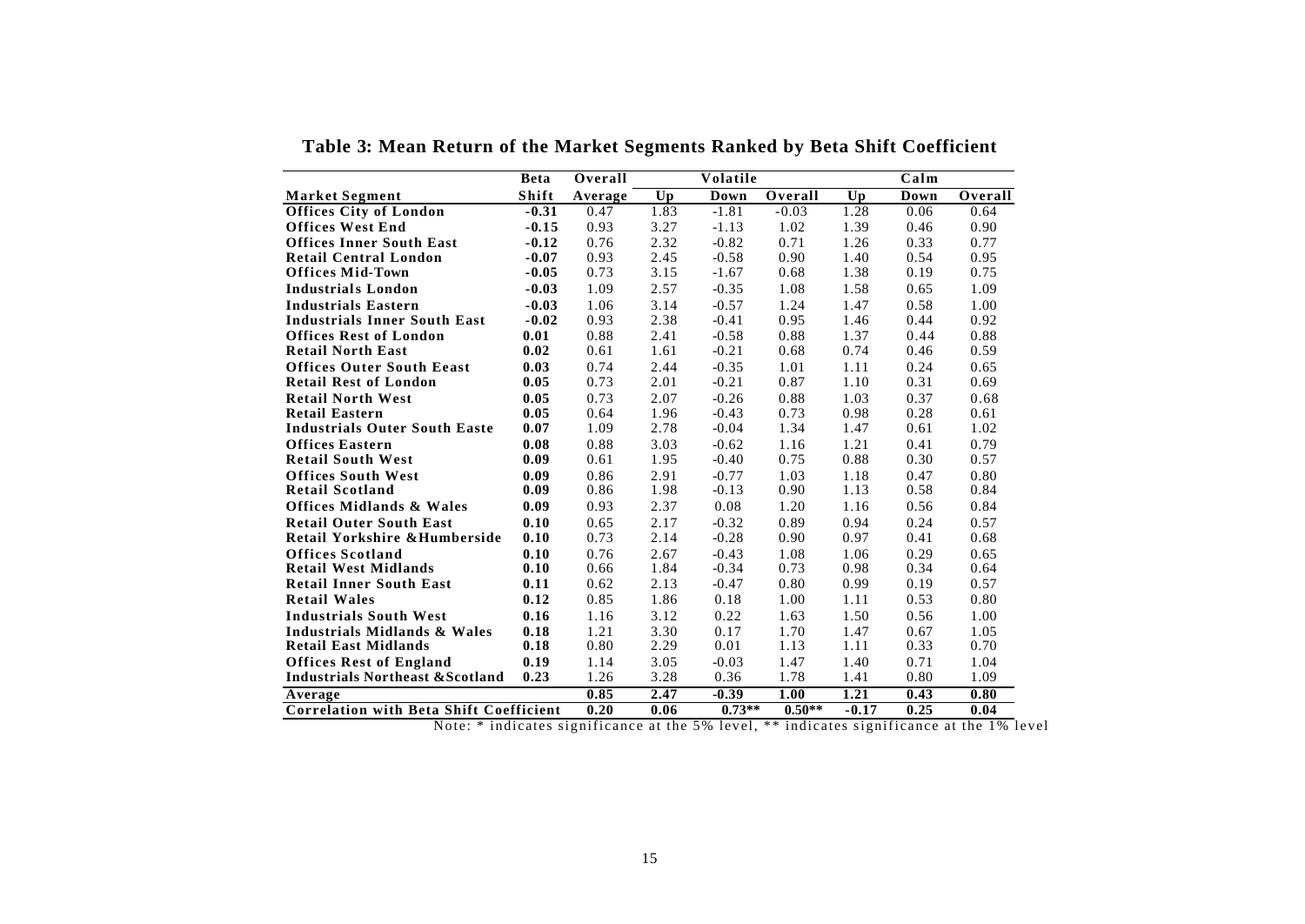|                                                | <b>Beta</b> | Overall         | <b>Volatile</b> |          |         |         | Calm    |          |  |
|------------------------------------------------|-------------|-----------------|-----------------|----------|---------|---------|---------|----------|--|
| <b>Market Segment</b>                          | Shift       | <b>Skewness</b> | Up              | Down     | Overall | Up      | Down    | Overall  |  |
| <b>Offices City of London</b>                  | $-0.31$     | $-1.09$         | 1.07            | $-0.75$  | 0.32    | 2.20    | $-3.76$ | $-2.55$  |  |
| <b>Offices West End</b>                        | $-0.15$     | 0.82            | 1.73            | $-1.67$  | 0.62    | 0.60    | $-0.12$ | $-0.45$  |  |
| <b>Offices Inner South East</b>                | $-0.12$     | $-0.23$         | $-0.01$         | $-1.91$  | $-0.09$ | $-0.29$ | $-0.06$ | $-0.27$  |  |
| <b>Retail Central London</b>                   | $-0.07$     | 0.47            | 2.16            | $-1.20$  | 0.50    | 1.14    | $-0.23$ | $-0.08$  |  |
| <b>Offices Mid-Town</b>                        | $-0.05$     | 0.04            | 1.03            | $-2.01$  | 0.20    | 0.47    | $-0.98$ | $-0.49$  |  |
| <b>Industrials London</b>                      | $-0.03$     | 1.44            | 2.42            | $-0.25$  | 1.21    | 1.04    | $-0.36$ | 0.67     |  |
| <b>Industrials Eastern</b>                     | $-0.03$     | 0.88            | 0.83            | $-1.74$  | 0.39    | 1.40    | $-0.93$ | 0.68     |  |
| <b>Industrials Inner South East</b>            | $-0.02$     | 0.46            | 0.79            | $-0.35$  | 0.52    | 0.29    | $-0.40$ | 0.01     |  |
| <b>Offices Rest of London</b>                  | 0.01        | 0.52            | $-0.43$         | $-0.28$  | 0.59    | $-0.69$ | 0.15    | $-0.30$  |  |
| <b>Retail North East</b>                       | 0.02        | 0.32            | 0.64            | $-1.81$  | 0.32    | $-1.60$ | 1.57    | 0.02     |  |
| <b>Offices Outer South Eeast</b>               | 0.03        | 0.80            | 0.55            | $-1.47$  | 0.50    | 0.69    | 0.83    | 0.20     |  |
| <b>Retail Rest of London</b>                   | 0.05        | 1.02            | $-0.08$         | $-0.58$  | 0.31    | 2.43    | 0.11    | 1.68     |  |
| <b>Retail North West</b>                       | 0.05        | 1.65            | 2.00            | $-1.80$  | 1.36    | $-0.81$ | 1.19    | 0.20     |  |
| <b>Retail Eastern</b>                          | 0.05        | 0.86            | 0.96            | 0.04     | 0.67    | 2.01    | $-1.24$ | 0.07     |  |
| <b>Industrials Outer South Easte</b>           | 0.07        | 0.92            | 0.94            | $-0.30$  | 0.57    | 0.83    | 1.03    | 0.39     |  |
| <b>Offices Eastern</b>                         | 0.08        | 2.38            | 3.06            | $-0.19$  | 1.85    | $-1.30$ | $-0.33$ | $-0.37$  |  |
| <b>Retail South West</b>                       | 0.09        | 0.77            | 0.95            | $-0.70$  | 0.45    | $-0.50$ | 0.31    | $-0.16$  |  |
| <b>Offices South West</b>                      | 0.09        | 0.34            | $-0.26$         | $-1.11$  | $-0.07$ | 0.84    | 0.99    | 1.11     |  |
| <b>Retail Scotland</b>                         | 0.09        | 1.91            | 1.96            | $-0.49$  | 1.48    | 1.31    | 0.50    | 1.11     |  |
| Offices Midlands & Wales                       | 0.09        | 1.69            | 0.38            | 0.60     | 0.55    | 2.55    | $-0.38$ | 2.89     |  |
| <b>Retail Outer South East</b>                 | 0.10        | 1.44            | 0.77            | $-0.09$  | 0.68    | 3.11    | 0.61    | 1.46     |  |
| Retail Yorkshire & Humberside                  | 0.10        | 1.02            | $-0.04$         | $-0.05$  | 0.37    | 1.80    | $-0.29$ | 1.29     |  |
| <b>Offices Scotland</b>                        | 0.10        | 1.49            | 1.67            | $-0.14$  | 0.96    | 1.24    | 0.05    | 1.18     |  |
| <b>Retail West Midlands</b>                    | 0.10        | 1.21            | 1.96            | 0.48     | 0.96    | 0.93    | 1.34    | 0.47     |  |
| <b>Retail Inner South East</b>                 | 0.11        | 1.20            | 0.12            | 0.13     | 0.72    | 1.46    | $-1.06$ | 0.67     |  |
| <b>Retail Wales</b>                            | 0.12        | 1.37            | 1.62            | 0.24     | 1.04    | 2.29    | 0.23    | 1.23     |  |
| <b>Industrials South West</b>                  | 0.16        | 1.75            | 0.84            | $-0.89$  | 0.94    | 0.94    | $-1.59$ | 0.38     |  |
| Industrials Midlands & Wales                   | 0.18        | 1.43            | 0.56            | $-0.65$  | 0.54    | 1.27    | $-0.53$ | 0.80     |  |
| <b>Retail East Midlands</b>                    | 0.18        | 2.03            | 1.49            | $-0.45$  | 1.28    | 0.86    | $-0.16$ | 0.60     |  |
| <b>Offices Rest of England</b>                 | 0.19        | 1.74            | 1.00            | $-0.21$  | 0.76    | 2.32    | 2.57    | 2.47     |  |
| <b>Industrials Northeast &amp; Scotland</b>    | 0.23        | 1.43            | $-0.30$         | $-1.01$  | 0.30    | 2.18    | 1.14    | 1.99     |  |
| Average                                        |             | 1.03            | 0.98            | $-0.66$  | 0.67    | 1.00    | 0.01    | 0.54     |  |
| <b>Correlation with Beta Shift Coefficient</b> |             | $0.68**$        | $-0.14$         | $0.51**$ | $0.37*$ | $0.39*$ | 0.24    | $0.68**$ |  |

**Table 4: Skewness of the Market Segments Ranked by Beta Shift Coefficient**

Note: \* indicates significance at the 5% level, \*\* indicates significance at the 1% level